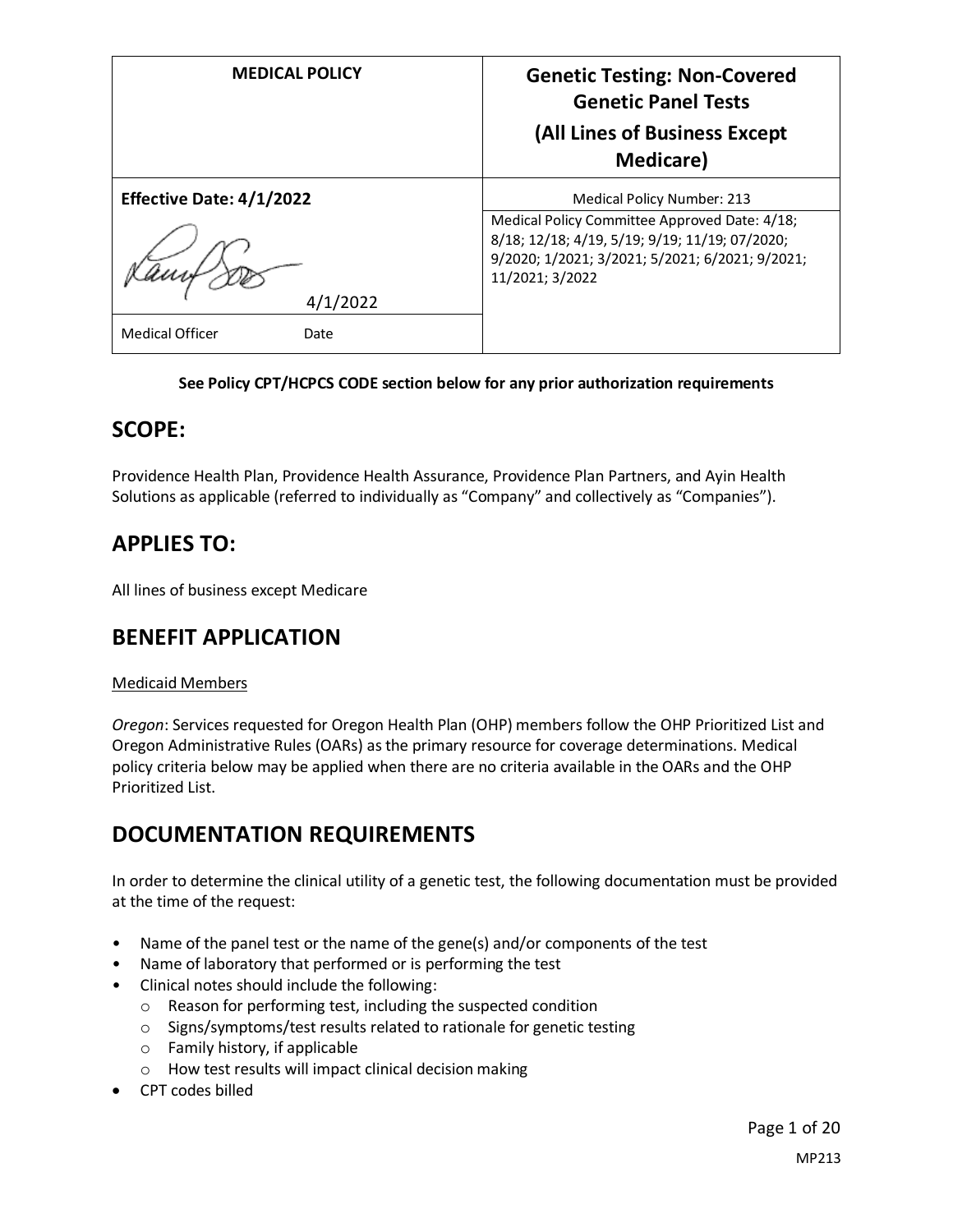## **POLICY CRITERIA**

#### **Notes**:

- This policy does not address the following:
	- o Whole exome or genome sequencing.
	- o Pharmacogenetic panel tests (gene testing to determine the appropriate course of therapy).
	- o Genetic tests related to reproductive planning or prenatal testing.
- The list of investigational panels addressed in this policy is not all-inclusive.
- Due to the rapidly changing field of genetic testing; panel names, genes included within the panel, and coding may change subsequent to the last update of this policy.
- Other Medical Policies may apply:
	- $\circ$  Please see [Cross References](#page-19-0) section below for medical policies which may apply to specific hereditary or oncologic conditions.
	- $\circ$  If available, condition- or test-specific policies should be used to review singe gene or genetic panel tests. For example, genetic panel testing for hereditary colorectal cancer is addressed in the *Genetic Testing: Inherited Susceptibility to Colorectal Cancer* medical policies.
	- o Please refer to the PHP *Genetic Studies and Counseling* medical policy for genetic panel testing medical necessity criteria not addressed in more specific medical policies.

#### **Non-Coverage Criteria**

- I. Genetic panel testing\* is considered **investigational and is not covered** when there is insufficient evidence that **ALL** of the genes and/or components in the panel have proven clinical utility. (Please see Policy Guidelines below for definition of panel testing.) To establish clinical utility, **both** of the following criteria (A. and B) must be met for each gene and/or component of the panel test:
	- A. Testing allows for a definitive diagnosis or risk classification and **either** of the following are met:
		- 1. Other clinical and/or laboratory tests were inconclusive; **or**
		- 2. Testing avoids a more invasive diagnostic testing (i.e., muscle biopsy); **and**
	- B. Test results will guide decisions in clinical management (predictive, diagnostic, prognostic, or therapeutic).

Genetic panel tests that include one or more genes for which clinical utility has not been established are considered **investigational and not covered**, including but not limited to the following tests: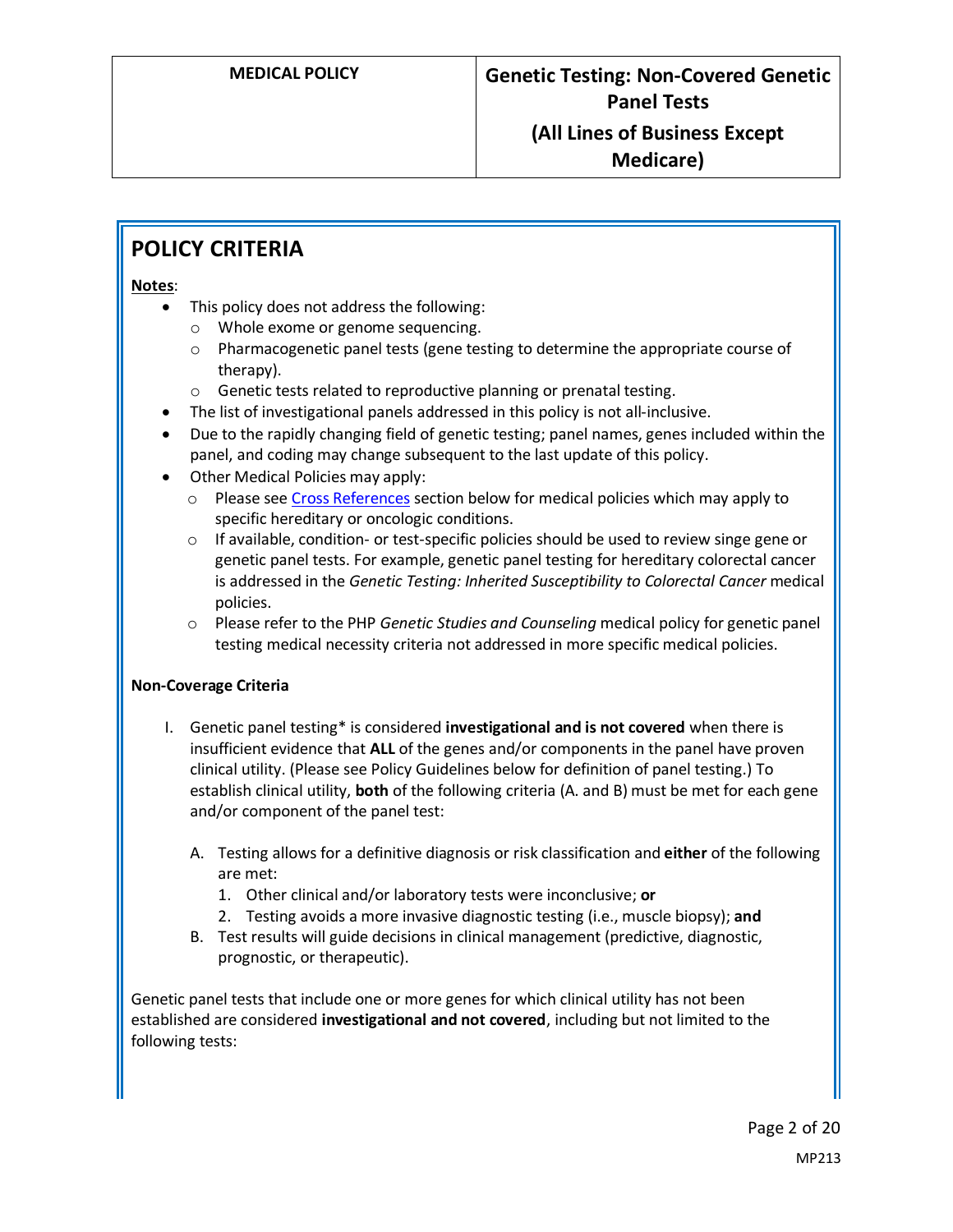| <b>Proprietary Test Name</b>                                                  | Laboratory                     | <b>Policy Cross-Reference</b>                                                                                                       |
|-------------------------------------------------------------------------------|--------------------------------|-------------------------------------------------------------------------------------------------------------------------------------|
| <b>AlloSure Kidney</b>                                                        | CareDx                         | None                                                                                                                                |
| Arrhythmia Panel                                                              | GeneDx                         | Cardiac: Disease Risk Screening<br>(All Lines of Business Except<br>Medicare)                                                       |
| <b>Ataxia Comprehensive</b><br><b>Evaluation Panel</b>                        | <b>Athena Diagnostics</b>      | None                                                                                                                                |
| <b>Augusta Optical Genome</b><br><b>Mapping</b>                               | <b>Bionano Genomics</b>        | None                                                                                                                                |
| <b>Autosomal Dominant Polycystic</b><br><b>Kidney Disease (ADPKD) Panel</b>   | <b>Prevention Genetics</b>     | None                                                                                                                                |
| <b>Bone Marrow Failure Syndrome</b><br>Panel                                  | <b>Blueprint Genetics</b>      | None                                                                                                                                |
| <b>Breast/Gyn Cancer Panel</b>                                                | GeneDx                         | <b>Genetic Testing: Hereditary</b><br><b>Breast and Ovarian Cancer (All</b><br>Lines of Business Except<br>Medicare)                |
| <b>BreastNext<sup>®</sup></b>                                                 | Ambry Genetics/Sema4           | <b>Genetic Testing: Hereditary</b><br><b>Breast and Ovarian Cancer (All</b><br>Lines of Business Except<br>Medicare)                |
| <b>Bridge Urinary Tract Infection</b><br><b>Detection and Resistance Test</b> | <b>Bridge Diagnostics</b>      | None                                                                                                                                |
| <b>BROCA Cancer Risk Panel</b>                                                | UW Lab Medicine &<br>Pathology | None                                                                                                                                |
| <b>CancerNext<sup>®</sup></b>                                                 | <b>Ambry Genetics</b>          | None                                                                                                                                |
| CancerTYPE ID®                                                                | <b>Biotheranostics</b>         | None                                                                                                                                |
| <b>Cardiomyopathy Panel</b>                                                   | GeneDx                         | None                                                                                                                                |
| <b>Caris Molecular Intelligence (MI)</b><br>MI Profile™                       | <b>Caris Life Sciences</b>     | None                                                                                                                                |
| <b>Caris Molecular Intelligence (MI)</b><br>MI Tumor Seek™                    | <b>Caris Life Sciences</b>     | None                                                                                                                                |
| Clarava                                                                       | Verici Dx                      | None                                                                                                                                |
| CNGnome™                                                                      | <b>PerkinElmer Genomics</b>    | Genetic Testing: Whole Exome,<br>Whole Genome, and<br>Proteogenomic Testing (All Lines<br>of Business Except Medicare)              |
| CNT (CEP72I, NUDT15, and<br>TPMT) panel                                       | <b>RPRD Diagnostics</b>        | Inflammatory Bowel Disease:<br>Serologic Testing and Therapeutic<br>Monitoring                                                      |
| <b>ColoNext</b>                                                               | <b>Ambry Genetics</b>          | <b>Genetic Testing: Inherited</b><br><b>Susceptibility to Colorectal</b><br>Cancer (All Line of Business<br><b>Except Medicare)</b> |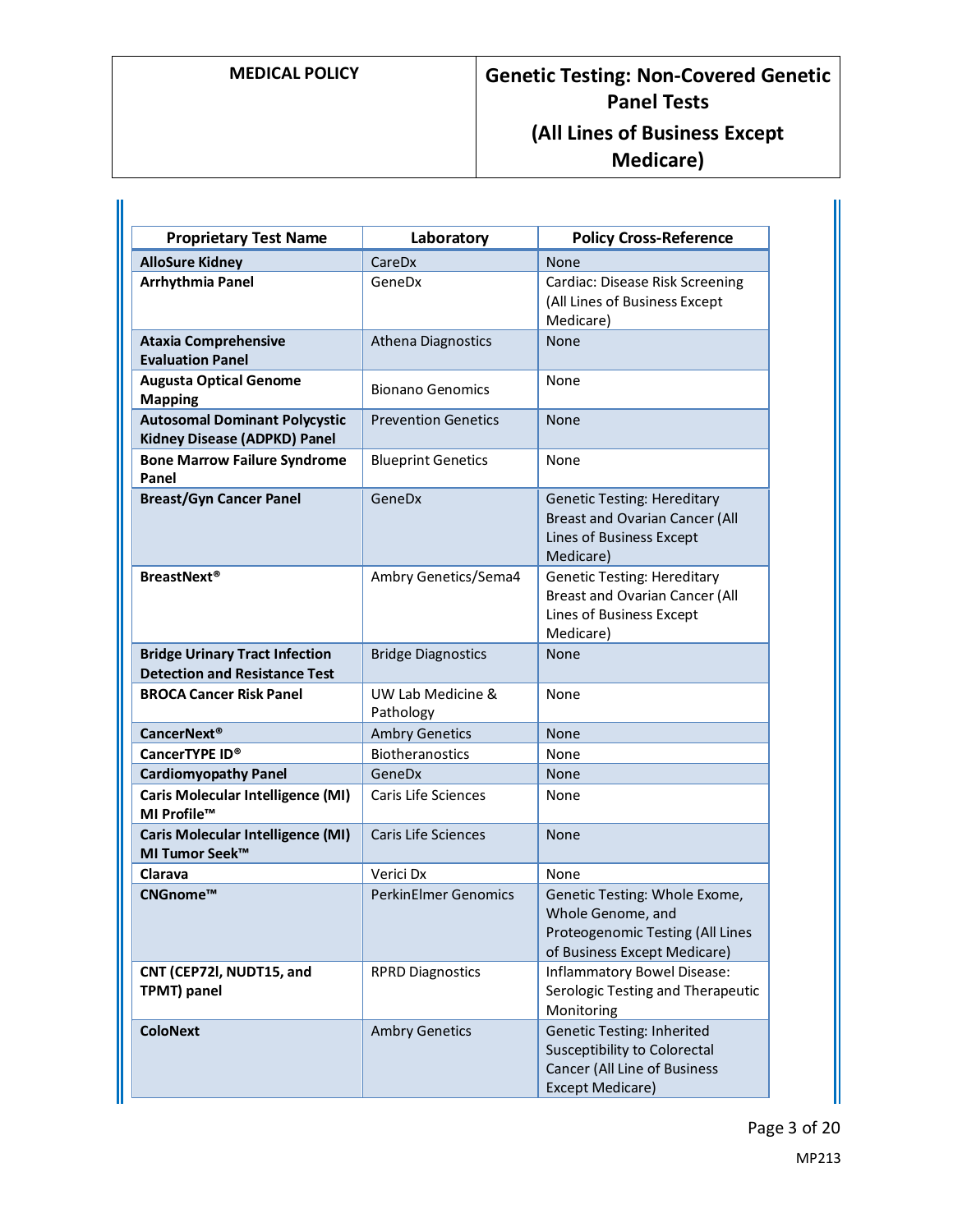# **MEDICAL POLICY Genetic Testing: Non-Covered Genetic Panel Tests (All Lines of Business Except Medicare)**

| <b>Colorectal Cancer Panel</b>                             | GeneDx                                | Genetic Testing: Inherited<br><b>Susceptibility to Colorectal</b><br>Cancer (All Line of Business<br>Except Medicare)                                                                                                             |
|------------------------------------------------------------|---------------------------------------|-----------------------------------------------------------------------------------------------------------------------------------------------------------------------------------------------------------------------------------|
| Colvera                                                    | <b>Clinical Genomics</b>              | None                                                                                                                                                                                                                              |
| <b>Comprehensive Hearing Loss</b><br>Panel                 | OHSU                                  | None                                                                                                                                                                                                                              |
| <b>Comprehensive Personalized</b><br><b>Medicine Panel</b> | Alpha Genomix                         | <b>Genetic Testing: MTHFR (All</b><br>$\bullet$<br>Lines of Business Except<br>Medicare)<br><b>Genetic Testing: Cytochrome</b><br>$\bullet$<br>P450 and VKORC1<br>Polymorphisms (All Lines of<br><b>Business Except Medicare)</b> |
| <b>Comprehensive Platelet Disorder</b><br>Panel            | Versiti                               | None                                                                                                                                                                                                                              |
| <b>Copper Metabolism Disorders</b><br>Panel                | Invitae                               | <b>None</b>                                                                                                                                                                                                                       |
| <b>CxBladder Detect</b>                                    | Pacific Edge, Ltd.                    | None                                                                                                                                                                                                                              |
| <b>CxBladder Monitor</b>                                   | Pacific Edge, Ltd.                    | <b>None</b>                                                                                                                                                                                                                       |
| <b>CxBladder Triage</b>                                    | Pacific Edge, Ltd.                    | None                                                                                                                                                                                                                              |
| <b>DecisionDx DiffDx- Melanoma</b>                         | <b>Castle Biosciences</b>             | <b>Genetic Testing: Gene Expression</b><br>Profile Testing for Melanoma (All<br>Lines of Business Except<br>Medicare)                                                                                                             |
| DecisionDx-SCC                                             | <b>Castel Biosciences</b>             | None                                                                                                                                                                                                                              |
| <b>DCISionRT</b>                                           | PreludeDx                             | Genetic Testing: Gene Expression<br>Profile Testing for Breast Cancer<br>(All Lines of Business Except<br>Medicare)                                                                                                               |
| <b>DCMNext</b>                                             | <b>Ambry Genetics</b>                 | None                                                                                                                                                                                                                              |
| <b>Developmental Eye Disease</b><br>Panel                  | <b>Molecular Vision</b><br>Laboratory | None                                                                                                                                                                                                                              |
| <b>EpiSign Complete</b>                                    | Greenwood Genetic<br>Center           | Genetic Testing: Whole Exome,<br>Whole Genome, and<br>Proteogenomic Testing (All Lines<br>of Business Except Medicare)                                                                                                            |
| <b>FoundationOne</b>                                       | Foundation Medicine,<br>Inc.          | Non-Small Cell Lung Cancer.<br>Molecular Testing for Targeted<br>Therapy (All Lines of Business<br>Except Medicare)                                                                                                               |
| FoundationOne CDx <sup>™</sup> (sF1CDx)                    | Foundation Medicine,<br>Inc.          | Circulating Tumor Cell and<br>$\bullet$<br><b>DNA Assays For Cancer</b><br>Management (All Lines of<br><b>Business Except Medicare)</b>                                                                                           |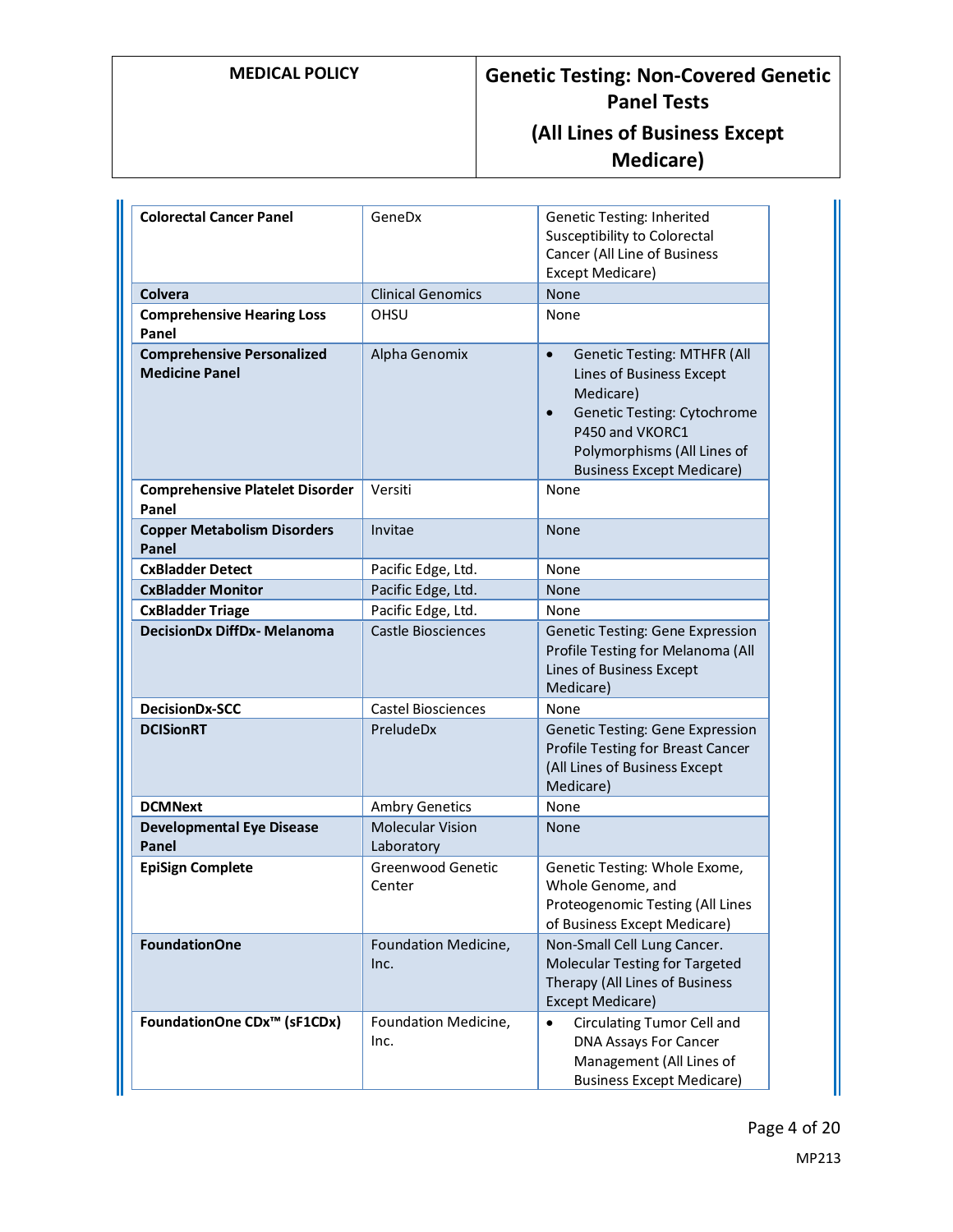# **MEDICAL POLICY Genetic Testing: Non-Covered Genetic Panel Tests (All Lines of Business Except Medicare)**

|                                                                                                                                                                |                                               | Non-Small Cell Lung Cancer.<br>$\bullet$<br><b>Molecular Testing for</b><br><b>Targeted Therapy (All Lines</b><br>of Business Except Medicare) |
|----------------------------------------------------------------------------------------------------------------------------------------------------------------|-----------------------------------------------|------------------------------------------------------------------------------------------------------------------------------------------------|
| <b>FoundationOne Heme</b>                                                                                                                                      | Foundation Medicine,<br>Inc.                  | none                                                                                                                                           |
| <b>GeneKey</b>                                                                                                                                                 | <b>GeneKey Corporation</b>                    | Non-Small Cell Lung Cancer.<br>Molecular Testing for Targeted<br>Therapy (All Lines of Business<br><b>Except Medicare)</b>                     |
| <b>GenoMind Professional PGx</b><br><b>Express (includes CORE Anxiety</b><br>& Depression Report [15 Genes]<br>and/or FULL Mental Health<br>Report [24 Genes]) | Genomind                                      | None                                                                                                                                           |
| GeneSight <sup>®</sup> Psychotropic                                                                                                                            | Assurex Health, Inc.                          | Genetic Testing: Cytochrome<br>P450 and VKORC1<br>Polymorphisms (All Lines of<br><b>Business Except Medicare)</b>                              |
| GeneTrails® Hematologic<br><b>Malignancies 76 Gene Panel</b>                                                                                                   | <b>OHSU Knight Diagnostic</b><br>Laboratories | None                                                                                                                                           |
| <b>GeneTrails Hematologic</b><br><b>Malignancies 220 Gene Panel</b>                                                                                            | <b>OHSU Knight Diagnostic</b><br>Laboratories | None                                                                                                                                           |
| <b>GeneTrails® Non-Small Cell Lung</b><br><b>Cancer (NSCLC) Genotyping</b><br>Panel                                                                            | <b>OHSU Knight Diagnostic</b><br>Laboratories | Non-Small Cell Lung Cancer.<br>Molecular Testing for Targeted<br>Therapy (All Lines of Business<br>Except Medicare)                            |
| GeneTrails® Solid Tumor Panel                                                                                                                                  | <b>OHSU Knight Diagnostic</b><br>Laboratories | Non-Small Cell Lung Cancer.<br>Molecular Testing for Targeted<br>Therapy (All Lines of Business<br>Except Medicare)                            |
| <b>GPS Cancer®</b>                                                                                                                                             | NantHealth                                    | Genetic Testing: Whole Exome,<br>Whole Genome, and<br>Proteogenomic Testing (All Lines<br>of Business Except Medicare)                         |
| Guardant360                                                                                                                                                    | Guardant Health, Inc.                         | <b>Circulating Tumor Cell and DNA</b><br>Assays for Cancer Management<br>(All Lines of Business Except<br>Medicare)                            |
| <b>Hemiplegic Migraine Panels</b>                                                                                                                              | GeneDx                                        | None                                                                                                                                           |
| <b>Hearing Loss Panel</b>                                                                                                                                      | GeneDx                                        | None                                                                                                                                           |
| <b>Hereditary Hearing Loss and</b><br><b>Deafness Panel</b>                                                                                                    | <b>Prevention Genetics</b>                    | None                                                                                                                                           |
| <b>Infantile Epilepsy Panel</b>                                                                                                                                | GeneDx                                        | None                                                                                                                                           |
| <b>Invitae Common Hereditary</b><br><b>Cancer Panel</b>                                                                                                        | Invitae                                       | None                                                                                                                                           |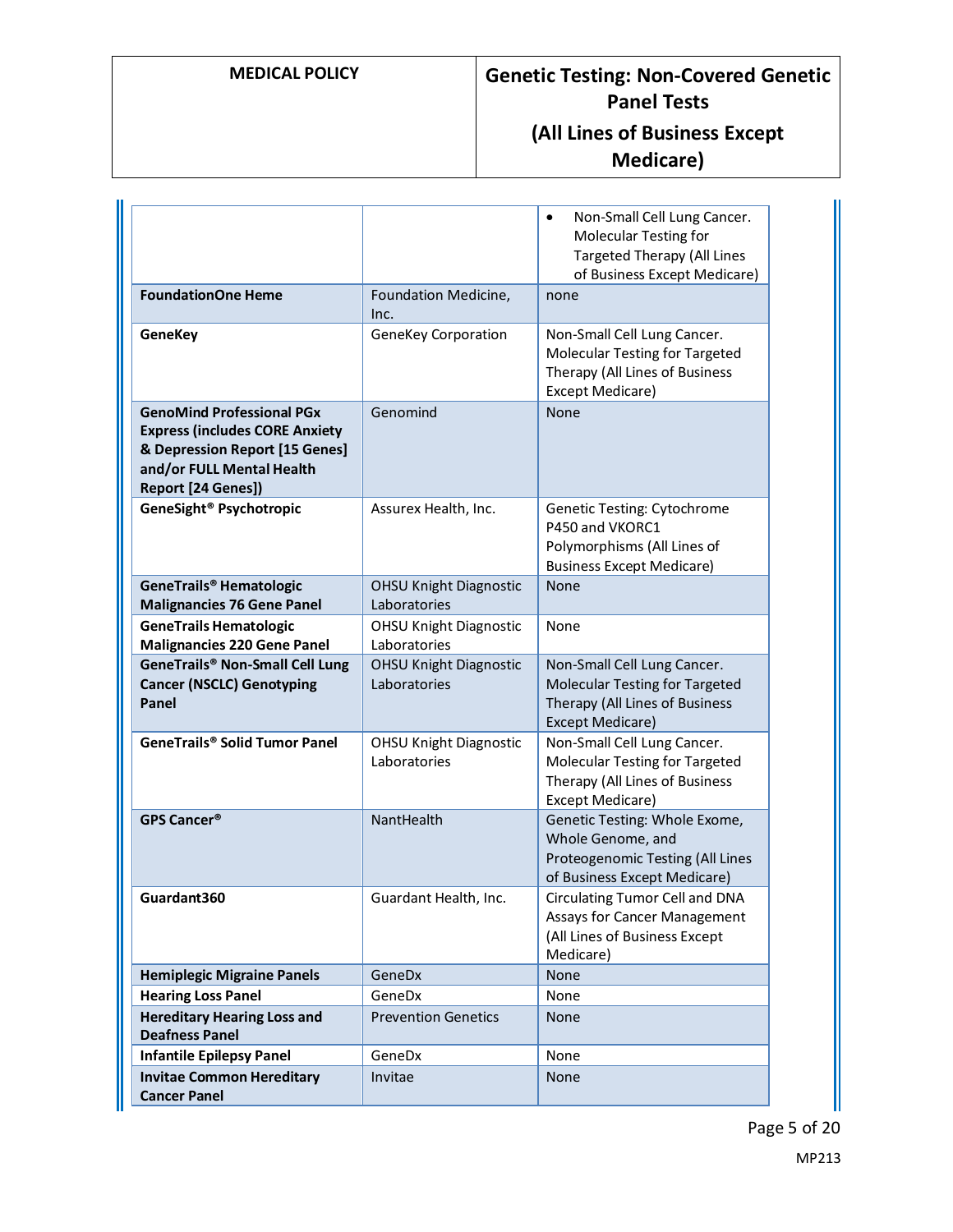| <b>Invitae Comprehensive</b><br><b>Neuromuscular Disorders Panel</b>                   | Invitae                        | None                                                                                                                      |
|----------------------------------------------------------------------------------------|--------------------------------|---------------------------------------------------------------------------------------------------------------------------|
| <b>Invitae Comprehensive</b><br><b>Neuropathies Panel</b>                              | Invitae                        | None                                                                                                                      |
| <b>Invitae Dystonia Comprehensive</b><br>Panel                                         | Invitae                        | None                                                                                                                      |
| <b>Invitae Ehlers-Danlos Syndrome</b><br>Panel                                         | Invitae                        | None                                                                                                                      |
| <b>Invitae Epilepsy Panel</b>                                                          | Invitae                        | None                                                                                                                      |
| <b>Invitae Monogenic Inflammatory</b><br><b>Bowel Disease Panel</b>                    | Invitae                        | Inflammatory Bowel Disease:<br>Serologic Testing and Therapeutic<br>Monitoring                                            |
| <b>Invitae PCM Tissue Profiling and</b><br><b>MRD Baseline Assay</b>                   | Invitae                        | Next Generation Sequencing for<br><b>Minimal Residual Disease</b><br>Detection (All Lines of Business<br>Except Medicare) |
| <b>Maternal Fetal Screen T1</b>                                                        | Eurofins                       | <b>None</b>                                                                                                               |
| <b>Megalencephaly Panel</b>                                                            | Seattle Children's<br>Hospital | None                                                                                                                      |
| <b>Memorial Sloan Kettering-</b>                                                       | <b>Memorial Sloan</b>          | Non-Small Cell Lung Cancer.                                                                                               |
| <b>Integrated Mutation Profiling of</b><br>Actionable Cancer Targets™<br>(MSK-IMPACT™) | Kettering                      | Molecular Testing for Targeted<br>Therapy (All Lines of Business<br><b>Except Medicare)</b>                               |
| Mental Health DNA Insight™                                                             | Pathway Genomics <sup>®</sup>  | <b>Genetic Testing: Cytochrome</b><br>P450 and VKORC1<br>Polymorphisms (All Lines of<br><b>Business Except Medicare)</b>  |
| <b>MI CancerSeek</b>                                                                   | <b>Caris Life Sciences</b>     | None                                                                                                                      |
| <b>MindX Blood Test-Longevity</b>                                                      | <b>MindX Sciences</b>          | None                                                                                                                      |
| <b>MindX Blood Test-</b><br>Memory/Alzheimer's                                         | <b>MindX Sciences</b>          | None                                                                                                                      |
| <b>MindX Blood Test-Mood</b>                                                           | MindX Sciences                 | None                                                                                                                      |
| <b>MindX Blood Test-Pain</b>                                                           | <b>MindX Sciences</b>          | None                                                                                                                      |
| <b>MindX Blood Test- Stress</b>                                                        | <b>MindX Sciences</b>          | None                                                                                                                      |
| <b>MindX Blood Test- Suicidality</b>                                                   | MindX Sciences                 | <b>None</b>                                                                                                               |
| Mind.Px                                                                                | Mindera                        | None                                                                                                                      |
| <b>mRNA Cancer Detect</b>                                                              | Viome Life Sciences            | None                                                                                                                      |
| myRisk <sup>®</sup> Hereditary Cancer                                                  | <b>Myriad Genetics</b>         | <b>Genetic Testing: Hereditary</b><br><b>Breast and Ovarian Cancer (All</b><br>Lines of Business Except<br>Medicare)      |
| <b>Nervous System/Brain Cancer</b>                                                     | Invitae                        | None                                                                                                                      |
| <b>Neuro IDGenetix</b>                                                                 | AltheaDx, Inc.                 | <b>Genetic Testing: MTHFR (All</b><br>$\bullet$<br>Lines of Business Except<br>Medicare)                                  |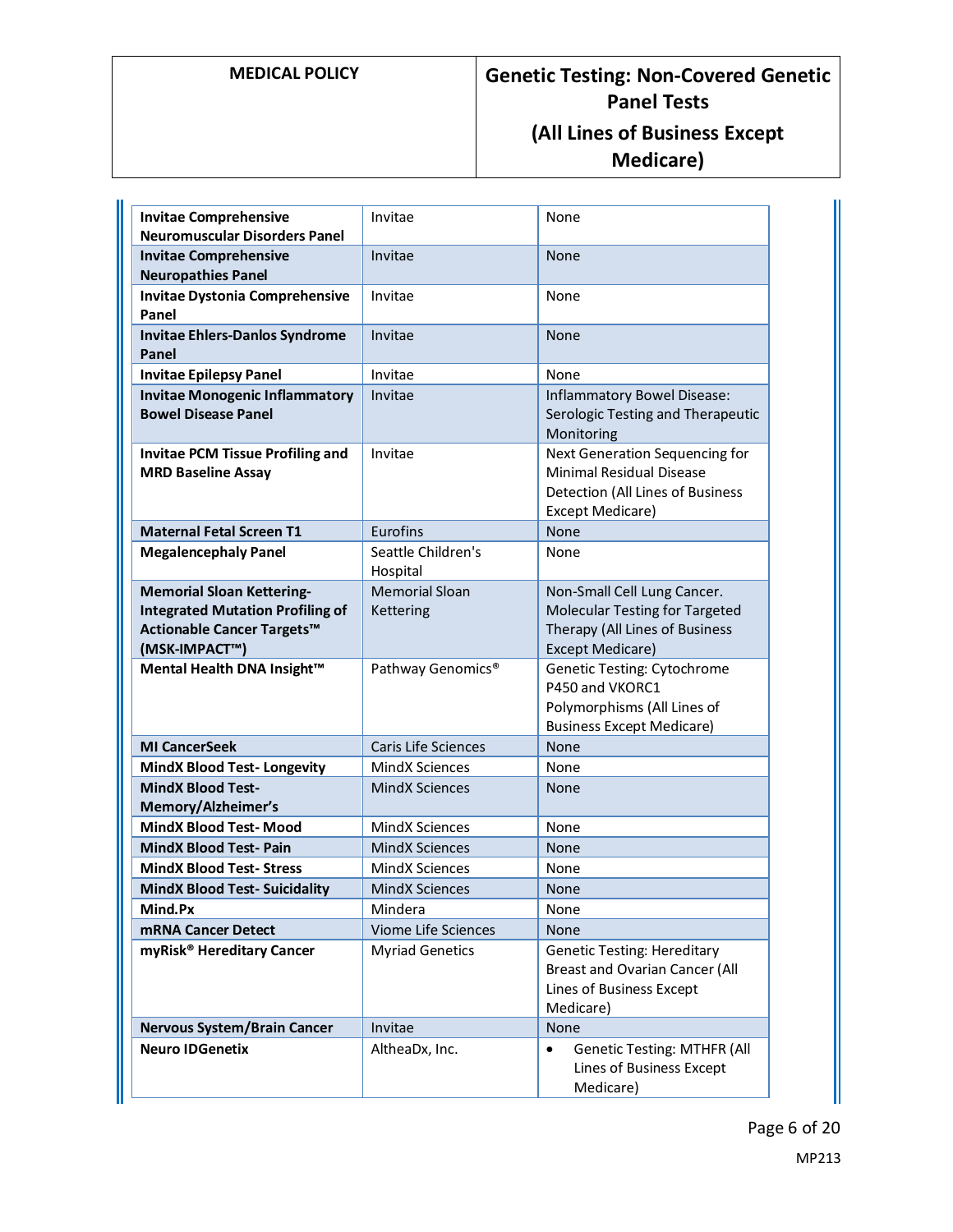|                                                         |                                | Genetic Testing: Cytochrome<br>$\bullet$<br>P450 and VKORC1<br>Polymorphisms (All Lines of<br><b>Business Except Medicare)</b>                                                                                             |
|---------------------------------------------------------|--------------------------------|----------------------------------------------------------------------------------------------------------------------------------------------------------------------------------------------------------------------------|
| NGS_Myeloid 37 Genes Panel                              | Cellnetix                      | None                                                                                                                                                                                                                       |
| <b>Oncomine<sup>™</sup> Dx Target</b>                   | ThermoFisher                   | Non-Small Cell Lung Cancer:<br>Molecular Testing for Targeted<br>Therapy (All Lines of Business<br>Except Medicare)                                                                                                        |
| <b>Oncotype DX Colon Cancer</b>                         | <b>Genomic Health</b>          | None                                                                                                                                                                                                                       |
| <b>Oncotype MAP Pan-Cancer</b><br><b>Tissue Test</b>    | Genomic Health, Inc.           | None                                                                                                                                                                                                                       |
| <b>Optic Atrophy Panel</b>                              | <b>Blueprint Genetics</b>      | None                                                                                                                                                                                                                       |
| <b>OvaNext</b>                                          | Ambry Genetics/Sema4           | <b>Genetic Testing: Hereditary</b><br><b>Breast and Ovarian Cancer (All</b><br>Lines of Business Except<br>Medicare)                                                                                                       |
| <b>PancNext</b>                                         | <b>Ambry Genetics</b>          | None                                                                                                                                                                                                                       |
| <b>PancraGen test</b>                                   | <b>Interpace Diagnostics</b>   | None                                                                                                                                                                                                                       |
| <b>PancreasSeq Genomic Classifier</b>                   | <b>UPMC</b>                    | None                                                                                                                                                                                                                       |
| <b>Pain Panel</b>                                       | Alpha Genomix                  | <b>Genetic Testing: MTHFR (All</b><br>$\bullet$<br>Lines of Business Except<br>Medicare)<br>Genetic Testing: Cytochrome<br>$\bullet$<br>P450 and VKORC1<br>Polymorphisms (All Lines of<br><b>Business Except Medicare)</b> |
| <b>Percepta Genomic Sequencing</b><br><b>Classifier</b> | Veracyte Inc                   | <b>None</b>                                                                                                                                                                                                                |
| <b>Peripheral Neuropathy Genetics</b><br>Panel          | Mayo Clinic Laboratories       | None                                                                                                                                                                                                                       |
| PGDx elio tissue complete                               | Personal Genome<br>Diagnostics | Non-Small Cell Lung Cancer.<br><b>Molecular Testing for Targeted</b><br>Therapy (All Lines of Business<br><b>Except Medicare)</b>                                                                                          |
| <b>PGxOne™ Plus</b><br><b>Pharmacogenomics Test</b>     | Admera Health                  | Genetic Testing: Cytochrome<br>P450 and VKORC1<br>Polymorphisms (All Lines of<br><b>Business Except Medicare)</b>                                                                                                          |
| <b>Platelet Disorders Panel</b>                         | <b>OHSU</b>                    | None                                                                                                                                                                                                                       |
| <b>Polypharmacy Panel</b>                               | <b>Genelex Corporation</b>     | <b>Genetic Testing: Cytochrome</b><br>P450 and VKORC1<br>Polymorphisms (All Lines of<br><b>Business Except Medicare)</b>                                                                                                   |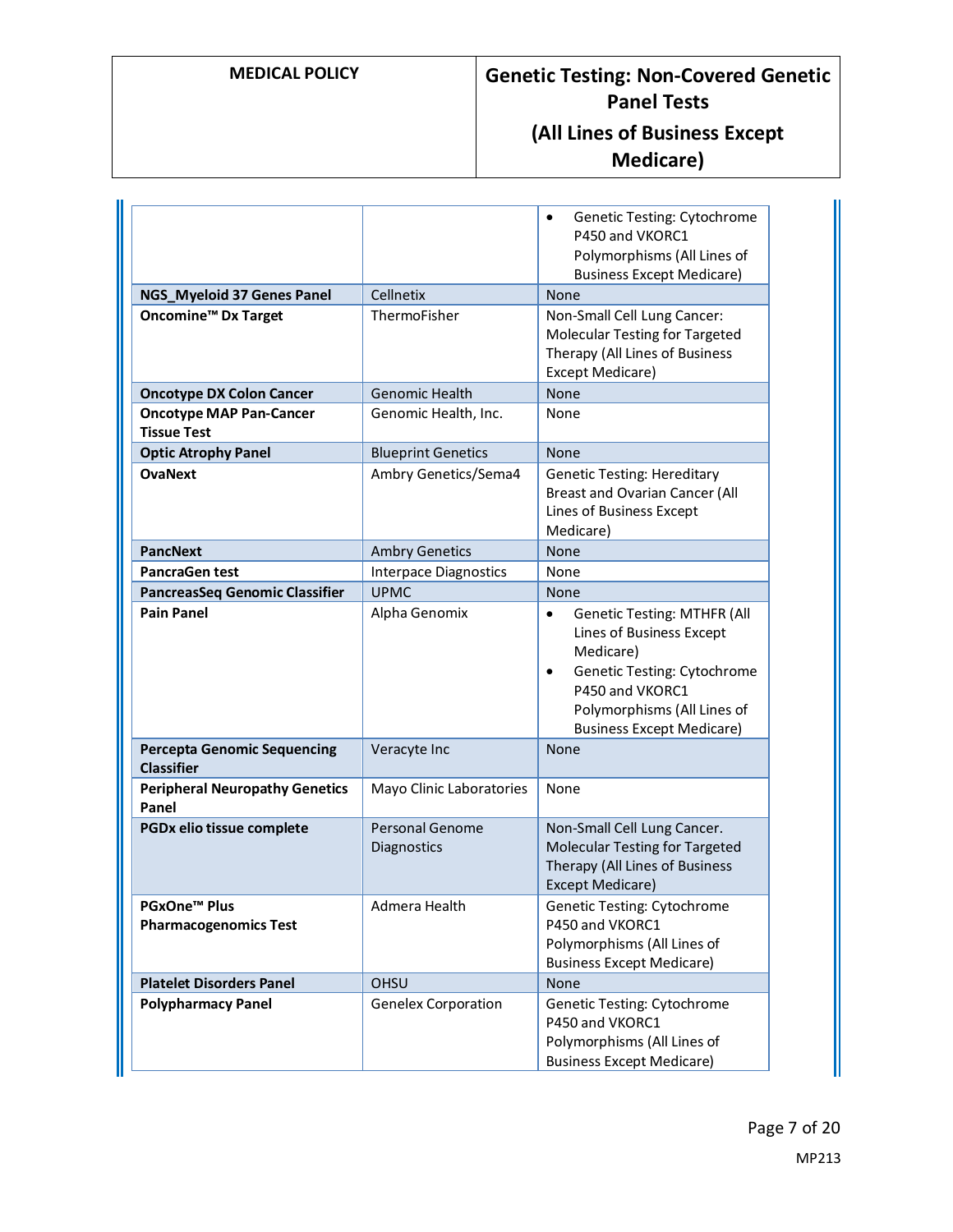| <b>Polypharmacy Comprehensive</b><br>Panel                                                            | <b>Genelex Corporation</b>                                                     | <b>Genetic Testing: MTHFR (All</b><br>$\bullet$<br>Lines of Business Except<br>Medicare)<br><b>Genetic Testing: Cytochrome</b><br>$\bullet$<br>P450 and VKORC1<br>Polymorphisms (All Lines of<br><b>Business Except Medicare)</b> |
|-------------------------------------------------------------------------------------------------------|--------------------------------------------------------------------------------|-----------------------------------------------------------------------------------------------------------------------------------------------------------------------------------------------------------------------------------|
| <b>Praxis Somatic Optical Genome</b><br><b>Mapping</b>                                                | <b>Praxis Genomics</b>                                                         | Genetic Testing: Whole Exome,<br>Whole Genome, and<br>Proteogenomic Testing (All Lines<br>of Business Except Medicare)                                                                                                            |
| <b>Praxis Optical Genome Mapping</b>                                                                  | <b>Praxis Genomics</b>                                                         | None                                                                                                                                                                                                                              |
| <b>Praxis Somatic Whole Genome</b><br>Sequencing                                                      | <b>Praxis Genomics</b>                                                         | Genetic Testing: Whole Exome,<br>Whole Genome, and<br>Proteogenomic Testing (All Lines<br>of Business Except Medicare)                                                                                                            |
| <b>Praxis Whole Genome</b><br>Sequencing                                                              | <b>Praxis Genomics</b>                                                         | Genetic Testing: Whole Exome,<br>Whole Genome, and<br>Proteogenomic Testing (All Lines<br>of Business Except Medicare)                                                                                                            |
| <b>Praxis Somatic Transcriptome</b>                                                                   | <b>Praxis Genomics</b>                                                         | None                                                                                                                                                                                                                              |
| <b>Praxis Transcriptome</b>                                                                           | <b>Praxis Genomics</b>                                                         | None                                                                                                                                                                                                                              |
| <b>Praxis Somatic Combined Whole</b><br><b>Genome Sequencing and Optical</b><br><b>Genome Mapping</b> | <b>Praxis Genomics</b>                                                         | Genetic Testing: Whole Exome,<br>Whole Genome, and<br>Proteogenomic Testing (All Lines<br>of Business Except Medicare)                                                                                                            |
| <b>Praxis Combined Whole Genome</b><br><b>Sequencing and Optical Genome</b><br><b>Mapping</b>         | <b>Praxis Genomics</b>                                                         | Genetic Testing: Whole Exome,<br>Whole Genome, and<br>Proteogenomic Testing (All Lines<br>of Business Except Medicare)                                                                                                            |
| ProvSeq 523 Solid Tumor Panel                                                                         | Providence St. Joseph<br><b>Health Molecular</b><br><b>Genomics Laboratory</b> | None                                                                                                                                                                                                                              |
| <b>Psychiatry/ADHD Panel</b>                                                                          | Alpha Genomix                                                                  | Genetic Testing: Cytochrome<br>P450 and VKORC1<br>Polymorphisms (All Lines of<br><b>Business Except Medicare)</b>                                                                                                                 |
| <b>Reverse Phase Protein Array</b>                                                                    | Theralink                                                                      | <b>Genetic Testing: Gene Expression</b><br>Profile Testing for Breast Cancer<br>(All Lines of Business Except<br>Medicare)                                                                                                        |
| <b>RightMed Comprehensive Test</b>                                                                    | <b>OneOme</b>                                                                  | <b>Genetic Testing: MTHFR (All</b><br>$\bullet$<br>Lines of Business Except<br>Medicare)<br>Genetic Testing: Cytochrome<br>P450 and VKORC1                                                                                        |

Page 8 of 20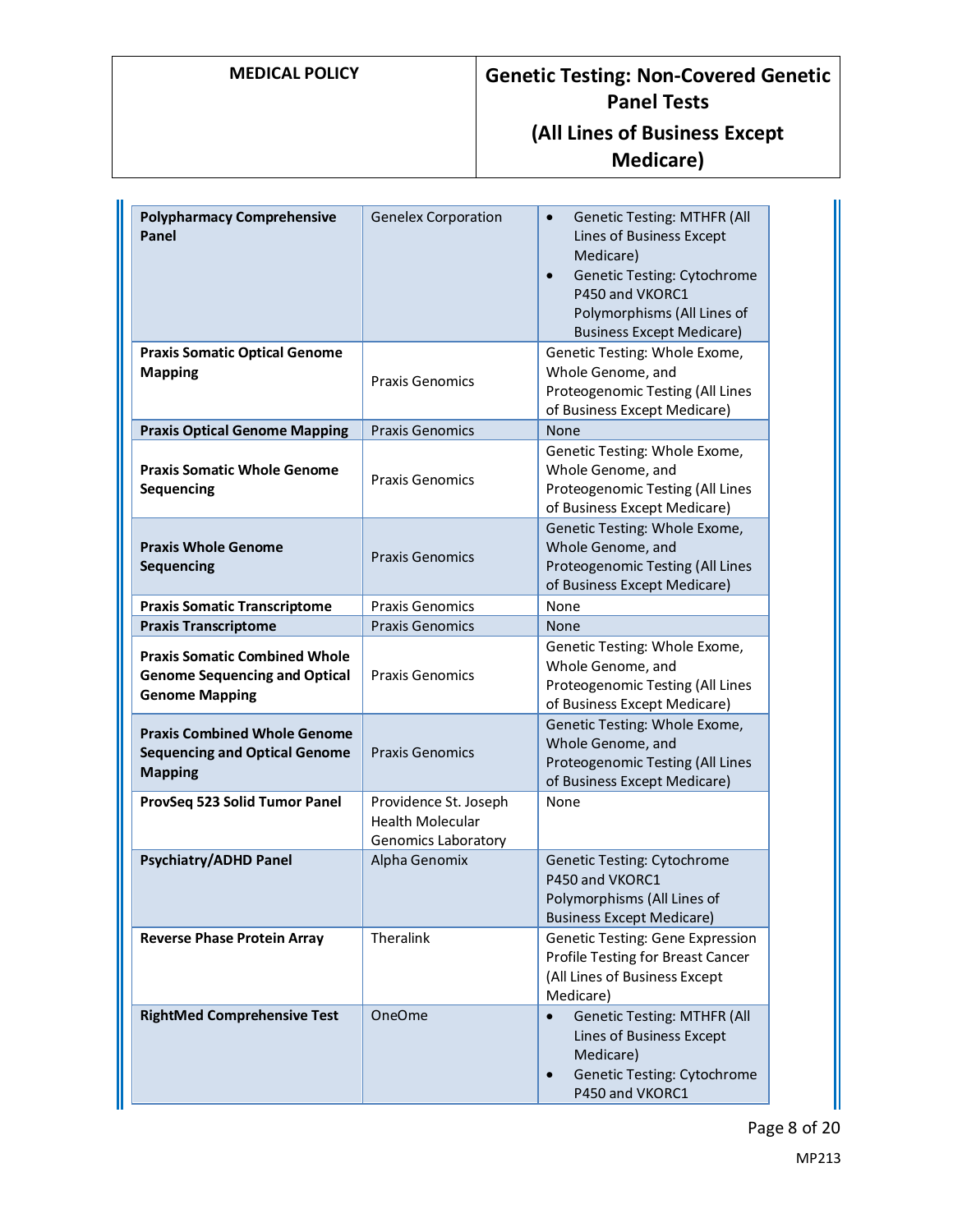# **MEDICAL POLICY Genetic Testing: Non-Covered Genetic Panel Tests (All Lines of Business Except Medicare)**

|                                                                    |                                                           | Polymorphisms (All Lines of<br><b>Business Except Medicare)</b>                                                          |
|--------------------------------------------------------------------|-----------------------------------------------------------|--------------------------------------------------------------------------------------------------------------------------|
| <b>Tempus xT Gene Panel</b>                                        | Tempus                                                    | None                                                                                                                     |
| Tissue of Origin <sup>®</sup> (TOO <sup>®</sup> )                  | <b>Cancer Genetics Inc.</b>                               | <b>None</b>                                                                                                              |
| <b>Tuteva</b>                                                      | Verici Dx                                                 | None                                                                                                                     |
| <b>UW-OncoPlex - Cancer Gene</b><br>Panel                          | University of<br>Washington                               | None                                                                                                                     |
| <b>Versiti aHUS Genetic Evaluation</b>                             | Versiti Diagnostic<br>Laboratories                        | None                                                                                                                     |
| <b>Versiti Autosomal Dominant</b><br><b>Thrombocytopenia Panel</b> | Versiti Diagnostic<br>Laboratories                        | None                                                                                                                     |
| <b>Versiti Coagulation Disorder</b><br>Panel                       | Versiti Diagnostic<br>Laboratories                        | Genetic Testing: Cytochrome<br>P450 and VKORC1<br>Polymorphisms (All Lines of<br><b>Business Except Medicare)</b>        |
| <b>Versiti Comprehensive Bleeding</b><br><b>Disorder Panel</b>     | Versiti Diagnostic<br>Laboratories                        | <b>Genetic Testing: Cytochrome</b><br>P450 and VKORC1<br>Polymorphisms (All Lines of<br><b>Business Except Medicare)</b> |
| Versiti Comprehensive Platelet<br><b>Disorder Panel</b>            | Versiti Comprehensive<br>Platelet Disorder Panel          | None                                                                                                                     |
| Versiti Fibrinolytic Disorder<br>Panel                             | Versiti Fibrinolytic<br><b>Disorder Panel</b>             | None                                                                                                                     |
| <b>Versiti Inherited</b><br><b>Thrombocytopenia Panel</b>          | Versiti Inherited<br>Thrombocytopenia<br>Panel            | None                                                                                                                     |
| <b>Versiti Platelet Function</b><br><b>Disorder Panel</b>          | Versiti Platelet Function<br><b>Disorder Panel</b>        | None                                                                                                                     |
| <b>Versiti Thrombosis Panel</b>                                    | Versiti Diagnostic<br>Laboratories                        | Genetic Testing: Inherited<br>Thrombophilias (All Lines of<br><b>Business except Medicare)</b>                           |
| <b>VistaSeq Breast</b>                                             | LabCorp / Integrated<br>Genetics / Integrated<br>Oncology | <b>Genetic Testing: Hereditary</b><br><b>Breast and Ovarian Cancer (All</b><br>Lines of Business Except<br>Medicare)     |
| <b>VistaSeq Breast and Gyn</b>                                     | LabCorp / Integrated<br>Genetics / Integrated<br>Oncology | <b>Genetic Testing: Hereditary</b><br><b>Breast and Ovarian Cancer (All</b><br>Lines of Business Except<br>Medicare)     |
| <b>VistaSeq Hereditary Cancer</b><br>Panel                         | LabCorp / Integrated<br>Genetics / Integrated<br>Oncology | <b>Genetic Testing: Hereditary</b><br><b>Breast and Ovarian Cancer (All</b><br>Lines of Business Except<br>Medicare)     |
| Vita Risk®                                                         | <b>Arctic Medical</b><br>Laboratories                     | None                                                                                                                     |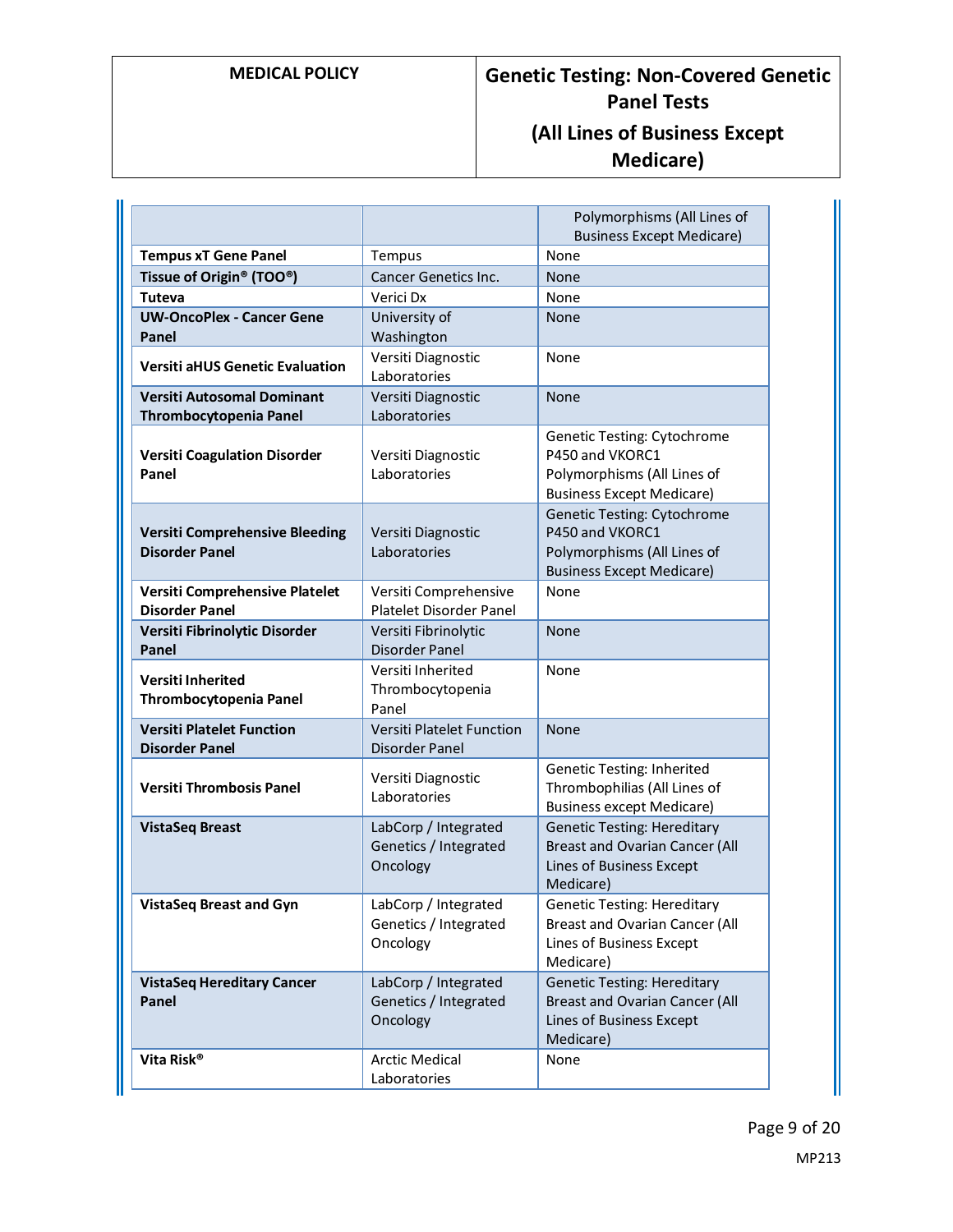Link t[o Policy Summary](#page-18-0)

### **POLICY GUIDELINES**

Genetic panel tests may be used for a number of indications. This policy only addresses genetic panel tests that may be used for diagnosis or risk assessment of hereditary conditions and/or oncologic indications.

Genetic panel tests may be either be proprietary, "off-the-shelf", tests with a set number of genes (subject to change without notice), or they may be customized, "a la cart", tests with genes selected by the ordering provider or genetic counselor based on a patient's symptoms.

## **BILLING GUIDELINES**

Some, but not all, panel tests may have a specific CPT or HCPCS code assigned (81410-81471). When no specific CPT or HCPCS code exists for the panel, the provider is required to bill using an unlisted code. It is not appropriate for the provider to bill any of the tests/genes in a panel separately as if they were performed individually. Se[e Coding Policy 30.0, Laboratory Panel Billing,](https://www.providencehealthplan.com/-/media/providence/website/pdfs/providers/medical-policy-and-provider-information/billing-payment-and-coding-policies/php_coding_30.pdf?sc_lang=en&rev=de0832ff0b4a4bf2be63f494e32f007b&hash=5483D6EBB21855E9B0BAFE3F16AD4500) for more information.

# **CPT/HCPCS CODES**

Note: Codes addressed by this policy, may include, but are not limited to, the following:

| <b>All Lines of Business Except Medicare</b> |                                                                                                                                                                                                                                                                          |  |
|----------------------------------------------|--------------------------------------------------------------------------------------------------------------------------------------------------------------------------------------------------------------------------------------------------------------------------|--|
|                                              | <b>Prior Authorization Required</b>                                                                                                                                                                                                                                      |  |
| 81228                                        | Cytogenomic (genome-wide) analysis for constitutional chromosomal abnormalities;<br>interrogation of genomic regions for copy number variants, comparative genomic<br>hybridization [CGH] microarray analysis                                                            |  |
| 81400                                        | Molecular pathology procedure, Level 1 (e.g., identification of single germline variant<br>[e.g., SNP] by techniques such as restriction enzyme digestion or melt curve analysis)                                                                                        |  |
| 81401                                        | Molecular pathology procedure, Level 2 (e.g., 2-10 SNPs, 1 methylated variant, or 1<br>somatic variant [typically using nonsequencing target variant analysis], or detection of a<br>dynamic mutation disorder/triplet repeat)                                           |  |
| 81402                                        | Molecular pathology procedure, level 3 (e.g., >10 SNPs, 2-10 methylated variants, or 2-10<br>somatic variants [typically using non-sequencing target variant analysis], immunoglobulin<br>and T-cell receptor gene rearrangements, duplication/deletion variants 1 exon) |  |
| 81403                                        | Molecular pathology procedure, level 4 (e.g. analysis of single exon by DNA sequence<br>analysis, analysis of >10 amplicons using multiplex PCR in 2 or more independent<br>reactions, mutation scanning or duplication/deletion variants of 2-5 exons                   |  |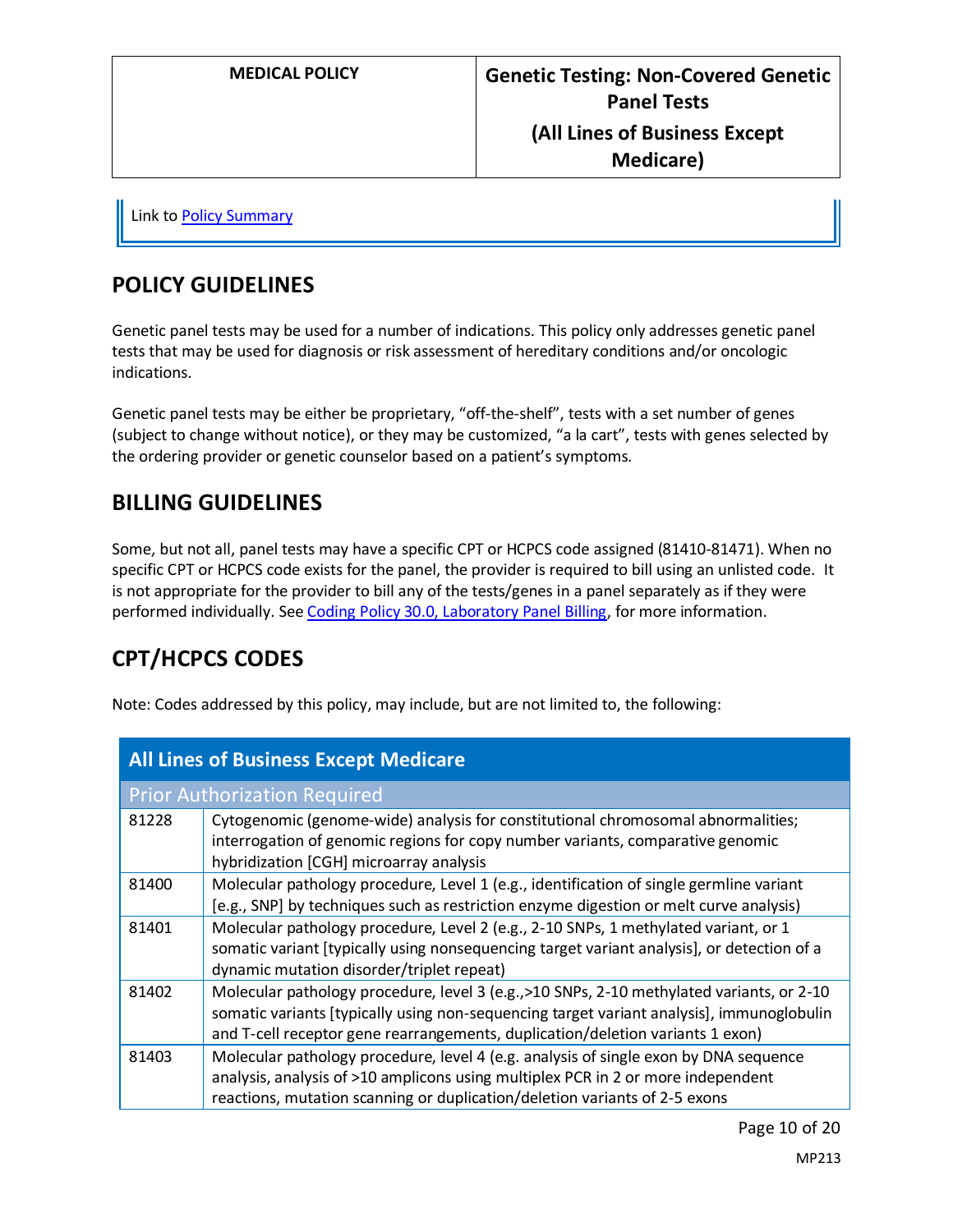| 81404 | Molecular pathology procedure, level 5 (e.g., analysis of 2-5 exons by DNA sequence<br>analysis, mutation scanning or duplication/deletion variants of 6-10 exons, or<br>characterization of a dynamic mutation disorder /triplet repeat by southern blot analysis                                                                             |
|-------|------------------------------------------------------------------------------------------------------------------------------------------------------------------------------------------------------------------------------------------------------------------------------------------------------------------------------------------------|
| 81405 | Molecular pathology procedure, level 6 (e.g., analysis of 6-10 exons by DNA sequence<br>analysis, mutation scanning or duplication/deletion variants of 11-25 exons)                                                                                                                                                                           |
| 81406 | Molecular pathology procedure, Level 7 (e.g., analysis of 11-25 exons by DNA sequence<br>analysis, mutation scanning or duplication/deletion variants of 26-50 exons, cytogenomic<br>array analysis for neoplasia)                                                                                                                             |
| 81407 | Molecular pathology procedure, level 8 (e.g., analysis of 26-50 exons by DNA sequence<br>analysis, mutation scanning or duplication/deletion variants of >50 exons, sequence<br>analysis of multiple genes on one platform)                                                                                                                    |
| 81408 | Molecular pathology, level 9 (e.g., analysis of >50 exons in a single gene by DNA sequence<br>analysis)                                                                                                                                                                                                                                        |
| 81412 | Ashkenazi Jewish associated disorders (eg, Bloom syndrome, Canavan disease, cystic<br>fibrosis, familial dysautonomia, Fanconi anemia group C, Gaucher disease, Tay-Sachs<br>disease), genomic sequence analysis panel, must include sequencing of at least 9 genes,<br>including ASPA, BLM, CFTR, FANCC, GBA, HEXA, IKBKAP, MCOLN1, and SMPD1 |
| 81413 | Cardiac ion channelopathies (eg, Brugada syndrome, long QT syndrome, short QT<br>syndrome, catecholaminergic polymorphic ventricular tachycardia); genomic sequence<br>analysis panel, must include sequencing of at least 10 genes, including ANK2, CASQ2,<br>CAV3, KCNE1, KCNE2, KCNH2, KCNJ2, KCNQ1, RYR2, and SCN5A                        |
| 81414 | Cardiac ion channelopathies (eg, Brugada syndrome, long QT syndrome, short QT<br>syndrome, catecholaminergic polymorphic ventricular tachycardia); duplication/deletion<br>gene analysis panel, must include analysis of at least 2 genes, including KCNH2 and KCNQ1                                                                           |
| 81415 | Exome (eg, unexplained constitutional or heritable disorder or syndrome); sequence<br>analysis                                                                                                                                                                                                                                                 |
| 81416 | Exome (eg, unexplained constitutional or heritable disorder or syndrome); sequence<br>analysis, each comparator exome (eg, parents, siblings) (List separately in addition to code<br>for primary procedure)                                                                                                                                   |
| 81417 | Exome (eg, unexplained constitutional or heritable disorder or syndrome); re-evaluation<br>of previously obtained exome sequence (eg, updated knowledge or unrelated<br>condition/syndrome)                                                                                                                                                    |
| 81430 | Hearing loss (eg, nonsyndromic hearing loss, Usher syndrome, Pendred syndrome);<br>genomic sequence analysis panel, must include sequencing of at least 60 genes, including<br>CDH23, CLRN1, GJB2, GPR98, MTRNR1, MYO7A, MYO15A, PCDH15, OTOF, SLC26A4,<br>TMC1, TMPRSS3, USH1C, USH1G, USH2A, and WFS1                                        |
| 81431 | Hearing loss (eg, nonsyndromic hearing loss, Usher syndrome, Pendred syndrome);<br>duplication/deletion analysis panel, must include copy number analyses for STRC and<br>DFNB1 deletions in GJB2 and GJB6 genes                                                                                                                               |
| 81434 | Hereditary retinal disorders (eg, retinitis pigmentosa, Leber congenital amaurosis, cone-<br>rod dystrophy), genomic sequence analysis panel, must include sequencing of at least 15                                                                                                                                                           |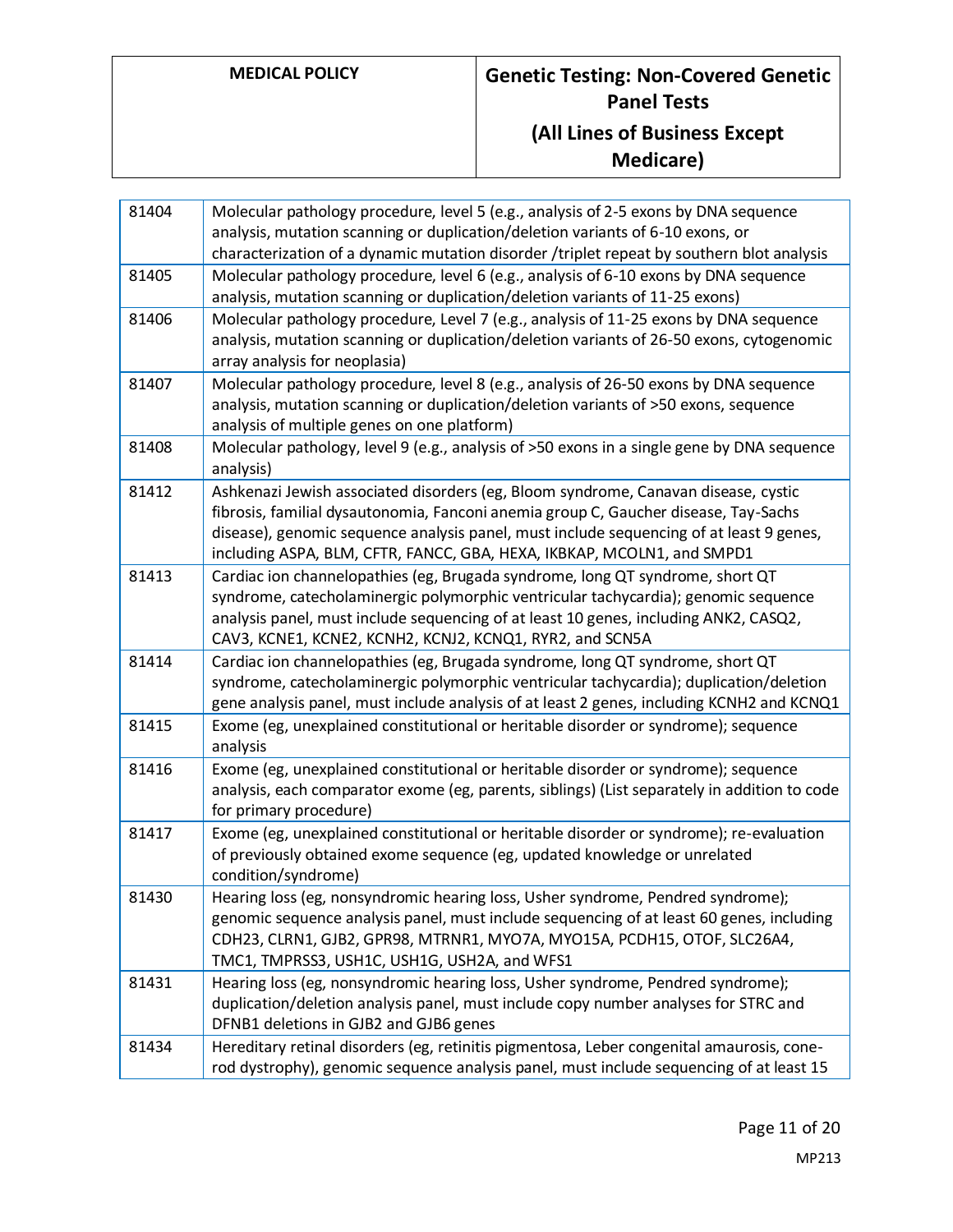|       | genes, including ABCA4, CNGA1, CRB1, EYS, PDE6A, PDE6B, PRPF31, PRPH2, RDH12, RHO,<br>RP1, RP2, RPE65, RPGR, and USH2A                                                                                                                                                                                                                                                                                                                                                                                                          |
|-------|---------------------------------------------------------------------------------------------------------------------------------------------------------------------------------------------------------------------------------------------------------------------------------------------------------------------------------------------------------------------------------------------------------------------------------------------------------------------------------------------------------------------------------|
| 81437 | Hereditary neuroendocrine tumor disorders (eg, medullary thyroid carcinoma,<br>parathyroid carcinoma, malignant pheochromocytoma or paraganglioma); genomic<br>sequence analysis panel, must include sequencing of at least 6 genes, including MAX,<br>SDHB, SDHC, SDHD, TMEM127, and VHL                                                                                                                                                                                                                                       |
| 81438 | Hereditary neuroendocrine tumor disorders (eg, medullary thyroid carcinoma,<br>parathyroid carcinoma, malignant pheochromocytoma or paraganglioma);<br>duplication/deletion analysis panel, must include analyses for SDHB, SDHC, SDHD, and<br><b>VHL</b>                                                                                                                                                                                                                                                                       |
| 81439 | Hereditary cardiomyopathy (eg, hypertrophic cardiomyopathy, dilated cardiomyopathy,<br>arrhythmogenic right ventricular cardiomyopathy), genomic sequence analysis panel,<br>must include sequencing of at least 5 cardiomyopathy-related genes (eg, DSG2, MYBPC3,<br>MYH7, PKP2, TTN)                                                                                                                                                                                                                                          |
| 81442 | Noonan spectrum disorders (eg, Noonan syndrome, cardio-facio-cutaneous syndrome,<br>Costello syndrome, LEOPARD syndrome, Noonan-like syndrome), genomic sequence<br>analysis panel, must include sequencing of at least 12 genes, including BRAF, CBL, HRAS,<br>KRAS, MAP2K1, MAP2K2, NRAS, PTPN11, RAF1, RIT1, SHOC2, and SOS1                                                                                                                                                                                                 |
| 81443 | Genetic testing for severe inherited conditions (eg, cystic fibrosis, Ashkenazi Jewish-<br>associated disorders [eg, Bloom syndrome, Canavan disease, Fanconi anemia type C,<br>mucolipidosis type VI, Gaucher disease, Tay-Sachs disease], beta hemoglobinopathies,<br>phenylketonuria, galactosemia), genomic sequence analysis panel, must include<br>sequencing of at least 15 genes (eg, ACADM, ARSA, ASPA, ATP7B, BCKDHA, BCKDHB, BLM,<br>CFTR, DHCR7, FANCC, G6PC, GAA, GALT, GBA, GBE1, HBB, HEXA, IKBKAP, MCOLN1, PAH) |
| 81445 | Targeted genomic sequence analysis panel, solid organ neoplasm, DNA analysis, and RNA<br>analysis when performed, 5-50 genes (eg, ALK, BRAF, CDKN2A, EGFR, ERBB2, KIT, KRAS,<br>NRAS, MET, PDGFRA, PDGFRB, PGR, PIK3CA, PTEN, RET), interrogation for sequence<br>variants and copy number variants or rearrangements, if performed                                                                                                                                                                                             |
| 81448 | Hereditary peripheral neuropathies (eg, Charcot-Marie-Tooth, spastic paraplegia),<br>genomic sequence analysis panel, must include sequencing of at least 5 peripheral<br>neuropathy-related genes (eg, BSCL2, GJB1, MFN2, MPZ, REEP1, SPAST, SPG11, SPTLC1)                                                                                                                                                                                                                                                                    |
| 81450 | Targeted genomic sequence analysis panel, hematolymphoid neoplasm or disorder, DNA<br>analysis, and RNA analysis when performed, 5-50 genes (eg, BRAF, CEBPA, DNMT3A,<br>EZH2, FLT3, IDH1, IDH2, JAK2, KRAS, KIT, MLL, NRAS, NPM1, NOTCH1), interrogation for<br>sequence variants, and copy number variants or rearrangements, or isoform expression or<br>mRNA expression levels, if performed                                                                                                                                |
| 81455 | Targeted genomic sequence analysis panel, solid organ or hematolymphoid neoplasm,<br>DNA analysis, and RNA analysis when performed, 51 or greater genes (eg, ALK, BRAF,<br>CDKN2A, CEBPA, DNMT3A, EGFR, ERBB2, EZH2, FLT3, IDH1, IDH2, JAK2, KIT, KRAS, MLL,<br>NPM1, NRAS, MET, NOTCH1, PDGFRA, PDGFRB, PGR, PIK3CA, PTEN, RET), interrogation<br>for sequence variants and copy number variants or rearrangements, if performed                                                                                               |
| S3870 | Comparative genomic hybridization (cgh) microarray testing for developmental delay,<br>autism spectrum disorder and/or intellectual disability                                                                                                                                                                                                                                                                                                                                                                                  |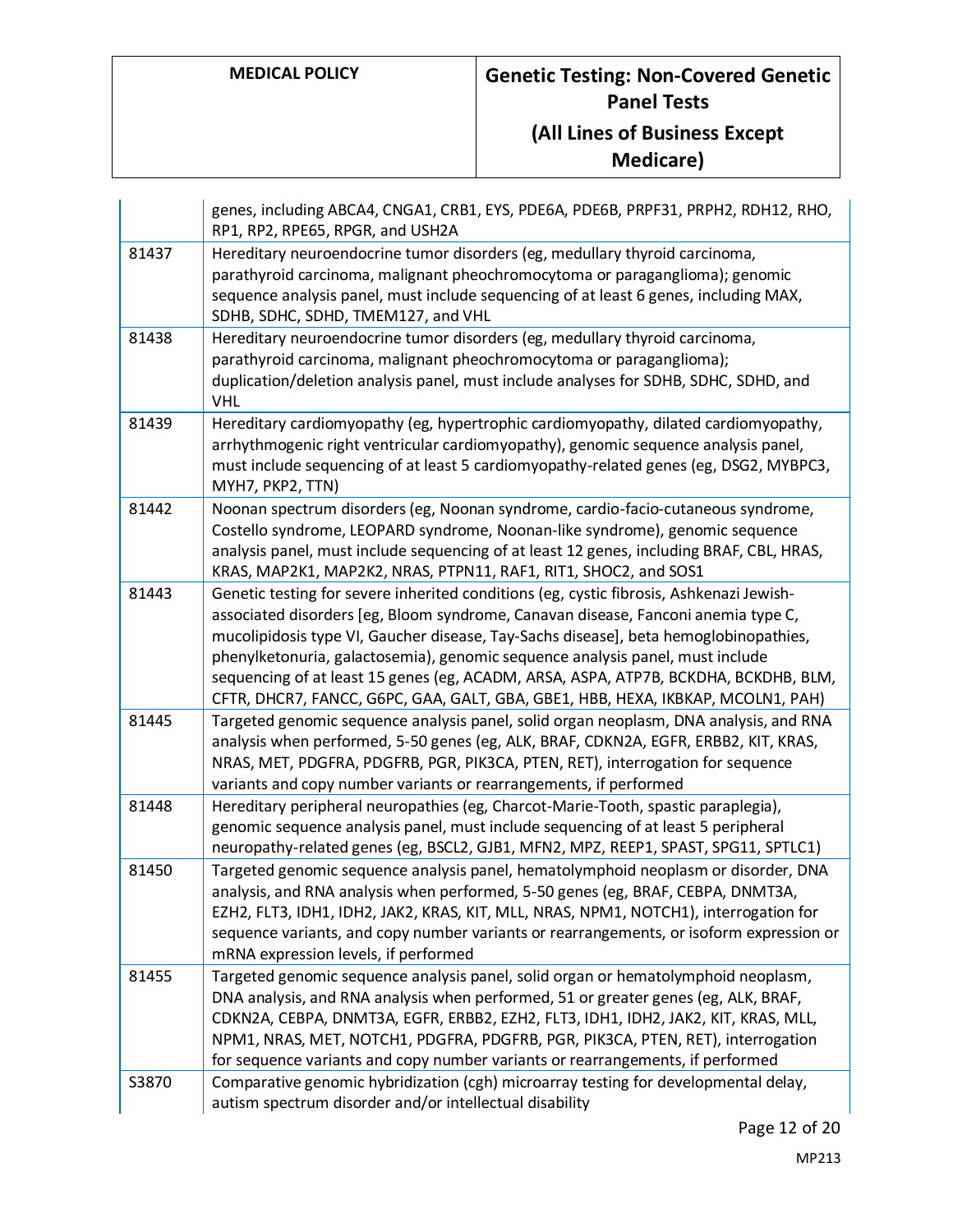| No Prior Authorization Required |                                                                                                                                                                                                                                                                                                                                                                                                                          |  |
|---------------------------------|--------------------------------------------------------------------------------------------------------------------------------------------------------------------------------------------------------------------------------------------------------------------------------------------------------------------------------------------------------------------------------------------------------------------------|--|
| 81229                           | Cytogenomic (genome-wide) analysis for constitutional chromosomal abnormalities;<br>interrogation of genomic regions for copy number and single nucleotide polymorphism<br>variants, comparative genomic hybridization [CGH] microarray analysis                                                                                                                                                                         |  |
| 81301                           | Microsatellite instability analysis (e.g., hereditary non-polyposis colorectal cancer, Lynch<br>syndrome) of markers for mismatch repair deficiency (e.g., BAT25, BAT26), includes<br>comparison of neoplastic and normal tissue, if performed                                                                                                                                                                           |  |
| S3844                           | DNA analysis of the connexin 26 gene (GJB2) for susceptibility to congenital, profound<br>deafness                                                                                                                                                                                                                                                                                                                       |  |
| <b>Not Covered</b>              |                                                                                                                                                                                                                                                                                                                                                                                                                          |  |
| 0012M                           | Oncology (urothelial), mRNA, gene expression profiling by real-time quantitative PCR of<br>five genes (MDK, HOXA13, CDC2 [CDK1], IGFBP5, and XCR2), utilizing urine, algorithm<br>reported as a risk score for having urothelial carcinoma                                                                                                                                                                               |  |
| 0013M                           | Oncology (urothelial), mRNA, gene expression profiling by real-time quantitative PCR of<br>five genes (MDK, HOXA13, CDC2 [CDK1], IGFBP5, and CXCR2), utilizing urine, algorithm<br>reported as a risk score for having recurrent urothelial carcinoma                                                                                                                                                                    |  |
| 0037U                           | Targeted genomic sequence analysis, solid organ neoplasm, DNA analysis of 324 genes,<br>interrogation for sequence variants, gene copy number amplifications, gene<br>rearrangements, microsatellite instability and tumor mutational burden                                                                                                                                                                             |  |
| 0048U                           | Oncology (solid organ neoplasia), DNA, targeted sequencing of protein-coding exons of<br>468 cancer-associated genes, including interrogation for somatic mutations and<br>microsatellite instability, matched with normal specimens, utilizing formalin-fixed<br>paraffin-embedded tumor tissue, report of clinically significant mutation(s)                                                                           |  |
| 0101U                           | Hereditary colon cancer disorders (eg, Lynch syndrome, PTEN hamartoma syndrome,<br>Cowden syndrome, familial adenomatosis polyposis), genomic sequence analysis panel<br>utilizing a combination of NGS, Sanger, MLPA, and array CGH, with MRNA analytics to<br>resolve variants of unknown significance when indicated (15 genes [sequencing and<br>deletion/duplication], EPCAM and GREM1 [deletion/duplication only]) |  |
| 0102U                           | Hereditary breast cancer-related disorders (eg, hereditary breast cancer, hereditary<br>ovarian cancer, hereditary endometrial cancer), genomic sequence analysis panel<br>utilizing a combination of NGS, Sanger, MLPA, and array CGH, with MRNA analytics to<br>resolve variants of unknown significance when indicated (17 genes [sequencing and<br>deletion/duplication])                                            |  |
| 0103U                           | Hereditary ovarian cancer (eg, hereditary ovarian cancer, hereditary endometrial<br>cancer), genomic sequence analysis panel utilizing a combination of NGS, Sanger, MLPA,<br>and array CGH, with MRNA analytics to resolve variants of unknown significance when<br>indicated (24 genes [sequencing and deletion/duplication], EPCAM [deletion/duplication<br>only])                                                    |  |
| 0130U                           | Hereditary colon cancer disorders (eg, Lynch syndrome, PTEN hamartoma syndrome,<br>Cowden syndrome, familial adenomatosis polyposis), targeted mRNA sequence analysis                                                                                                                                                                                                                                                    |  |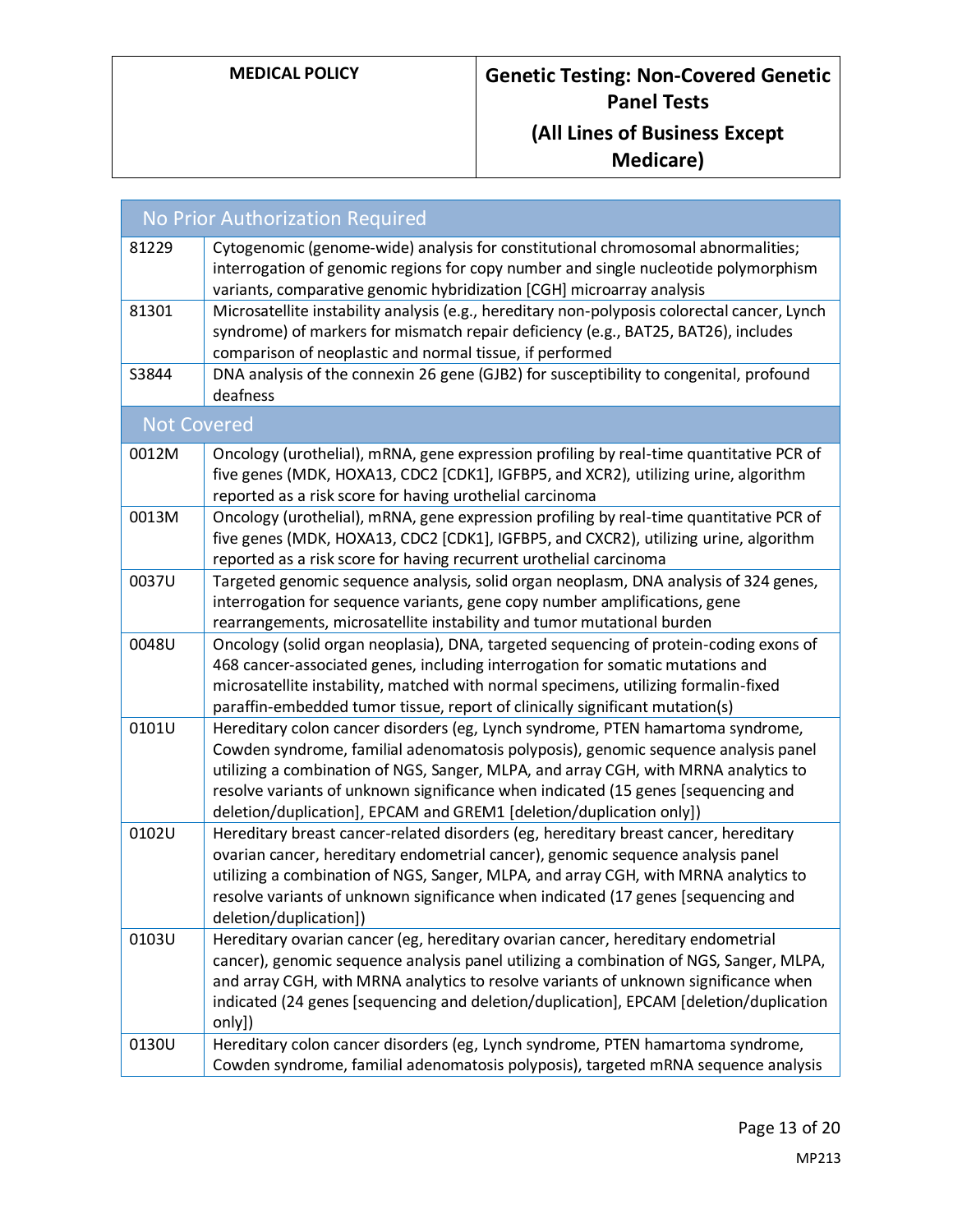|       | panel (APC, CDH1, CHEK2, MLH1, MSH2, MSH6, MUTYH, PMS2, PTEN, and TP53) (List<br>separately in addition to code for primary procedure)                                                                                                                                                                              |
|-------|---------------------------------------------------------------------------------------------------------------------------------------------------------------------------------------------------------------------------------------------------------------------------------------------------------------------|
| 0131U | Hereditary breast cancer-related disorders (eg, hereditary breast cancer, hereditary<br>ovarian cancer, hereditary endometrial cancer), targeted mRNA sequence analysis panel<br>(13 genes) (List separately in addition to code for primary procedure)                                                             |
| 0132U | Hereditary ovarian cancer-related disorders (eg, hereditary breast cancer, hereditary<br>ovarian cancer, hereditary endometrial cancer), targeted mRNA sequence analysis panel<br>(17 genes) (List separately in addition to code for primary procedure)                                                            |
| 0134U | Hereditary pan cancer (eg, hereditary breast and ovarian cancer, hereditary endometrial<br>cancer, hereditary colorectal cancer), targeted mRNA sequence analysis panel (18 genes)<br>(List separately in addition to code for primary procedure)                                                                   |
| 0175U | Psychiatry (eg, depression, anxiety), genomic analysis panel, variant analysis of 15 genes                                                                                                                                                                                                                          |
| 0205U | Ophthalmology (age-related macular degeneration), analysis of 3 gene variants (2 CFH<br>gene, 1 ARMS2 gene), using PCR and MALDI-TOF, buccal swab, reported as positive or<br>negative for neovascular age-related macular-degeneration risk associated with zinc<br>supplements                                    |
| 0209U | Cytogenomic constitutional (genome-wide) analysis, interrogation of genomic regions<br>for copy number, structural changes and areas of homozygosity for chromosomal<br>abnormalities                                                                                                                               |
| 0211U | Oncology (pan-tumor), DNA and RNA by next-generation sequencing, utilizing formalin-<br>fixed paraffin-embedded tissue, interpretative report for single nucleotide variants, copy<br>number alterations, tumor mutational burden, and microsatellite instability, with<br>therapy association                      |
| 0244U | Oncology (solid organ), DNA, comprehensive genomic profiling, 257 genes, interrogation<br>for single-nucleotide variants, insertions/deletions, copy number alterations, gene<br>rearrangements, tumor-mutational burden and microsatellite instability, utilizing<br>formalin-fixed paraffin-embedded tumor tissue |
| 0249U | Oncology (breast), semiquantitative analysis of 32 phosphoproteins and protein<br>analytes, includes laser capture microdissection, with algorithmic analysis and<br>interpretative report                                                                                                                          |
| 0250U | Oncology (solid organ neoplasm), targeted genomic sequence DNA analysis of 505<br>genes, interrogation for somatic alterations (SNVs [single nucleotide variant], small<br>insertions and deletions, one amplification, and four translocations), microsatellite<br>instability and tumor-mutation burden           |
| 0258U | Autoimmune (psoriasis), mRNA, next-generation sequencing, gene expression profiling<br>of 50-100 genes, skin-surface collection using adhesive patch, algorithm reported as<br>likelihood of response to psoriasis biologics                                                                                        |
| 0260U | Rare diseases (constitutional/heritable disorders), identification of copy number<br>variations, inversions, insertions, translocations, and other structural variants by optical<br>genome mapping                                                                                                                 |
| 0264U | Rare diseases (constitutional/heritable disorders), identification of copy number<br>variations, inversions, insertions, translocations, and other structural variants by optical<br>genome mapping                                                                                                                 |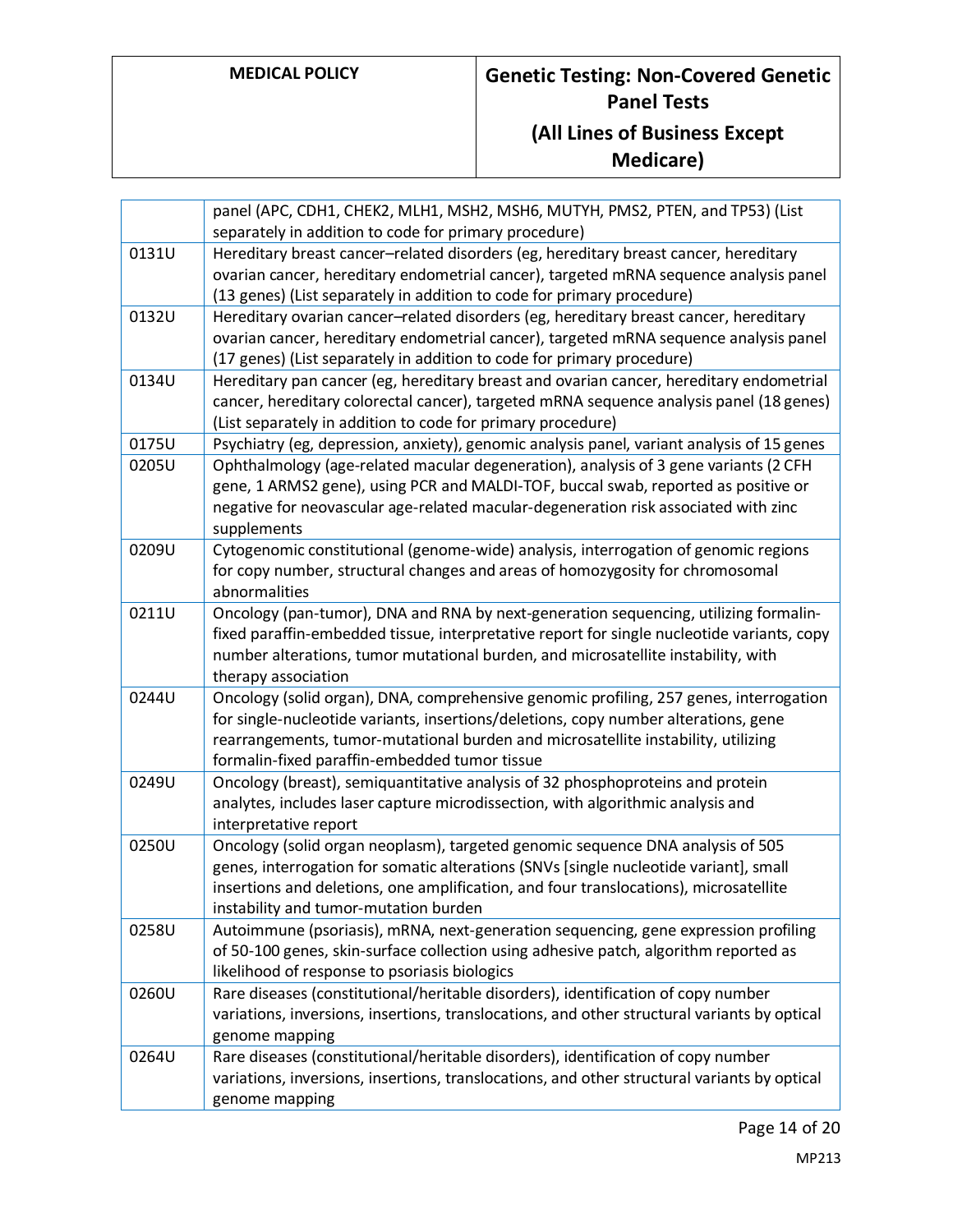| 0265U | Rare constitutional and other heritable disorders, whole genome and mitochondrial DNA<br>sequence analysis, blood, frozen and formalin-fixed paraffin-embedded (FFPE) tissue,<br>saliva, buccal swabs or cell lines, identification of single nucleotide and copy number<br>variants                                  |
|-------|-----------------------------------------------------------------------------------------------------------------------------------------------------------------------------------------------------------------------------------------------------------------------------------------------------------------------|
| 0266U | Unexplained constitutional or other heritable disorders or syndromes, tissue-specific<br>gene expression by whole-transcriptome and next-generation sequencing, blood,<br>formalin-fixed paraffin-embedded (FFPE) tissue or fresh frozen tissue, reported as<br>presence or absence of splicing or expression changes |
| 0267U | Rare constitutional and other heritable disorders, identification of copy number<br>variations, inversions, insertions, translocations, and other structural variants by optical<br>genome mapping and whole genome sequencing                                                                                        |
| 0268U | Hematology (atypical hemolytic uremic syndrome [aHUS]), genomic sequence analysis of<br>15 genes, blood, buccal swab, or amniotic fluid                                                                                                                                                                               |
| 0270U | Hematology (congenital coagulation disorders), genomic sequence analysis of 20 genes,<br>blood, buccal swab, or amniotic fluid                                                                                                                                                                                        |
| 0271U | Hematology (congenital neutropenia), genomic sequence analysis of 23 genes, blood,<br>buccal swab, or amniotic fluid                                                                                                                                                                                                  |
| 0272U | Hematology (genetic bleeding disorders), genomic sequence analysis of 51 genes, blood,<br>buccal swab, or amniotic fluid, comprehensive                                                                                                                                                                               |
| 0273U | Hematology (genetic hyperfibrinolysis, delayed bleeding), genomic sequence analysis of<br>8 genes (F13A1, F13B, FGA, FGB, FGG, SERPINA1, SERPINE1, SERPINF2, PLAU), blood,<br>buccal swab, or amniotic fluid                                                                                                          |
| 0274U | Hematology (genetic platelet disorders), genomic sequence analysis of 43 genes, blood,<br>buccal swab, or amniotic fluid                                                                                                                                                                                              |
| 0276U | Hematology (inherited thrombocytopenia), genomic sequence analysis of 23 genes,<br>blood, buccal swab, or amniotic fluid                                                                                                                                                                                              |
| 0277U | Hematology (genetic platelet function disorder), genomic sequence analysis of 31 genes,<br>blood, buccal swab, or amniotic fluid                                                                                                                                                                                      |
| 0278U | Hematology (genetic thrombosis), genomic sequence analysis of 12 genes, blood, buccal<br>swab, or amniotic fluid                                                                                                                                                                                                      |
| 0286U | CEP72 (centrosomal protein, 72-KDa), NUDT15 (nudix hydrolase 15) and TPMT<br>(thiopurine S-methyltransferase) (eg, drug metabolism) gene analysis, common variants                                                                                                                                                    |
| 0289U | Neurology (Alzheimer disease), mRNA, gene expression profiling by RNA sequencing of<br>24 genes, whole blood, algorithm reported as predictive risk score                                                                                                                                                             |
| 0290U | Pain management, mRNA, gene expression profiling by RNA sequencing of 36 genes,<br>whole blood, algorithm reported as predictive risk score                                                                                                                                                                           |
| 0291U | Psychiatry (mood disorders), mRNA, gene expression profiling by RNA sequencing of 144<br>genes, whole blood, algorithm reported as predictive risk score                                                                                                                                                              |
| 0292U | Psychiatry (stress disorders), mRNA, gene expression profiling by RNA sequencing of 72<br>genes, whole blood, algorithm reported as predictive risk score                                                                                                                                                             |
| 0293U | Psychiatry (suicidal ideation), mRNA, gene expression profiling by RNA sequencing of 54<br>genes, whole blood, algorithm reported as predictive risk score                                                                                                                                                            |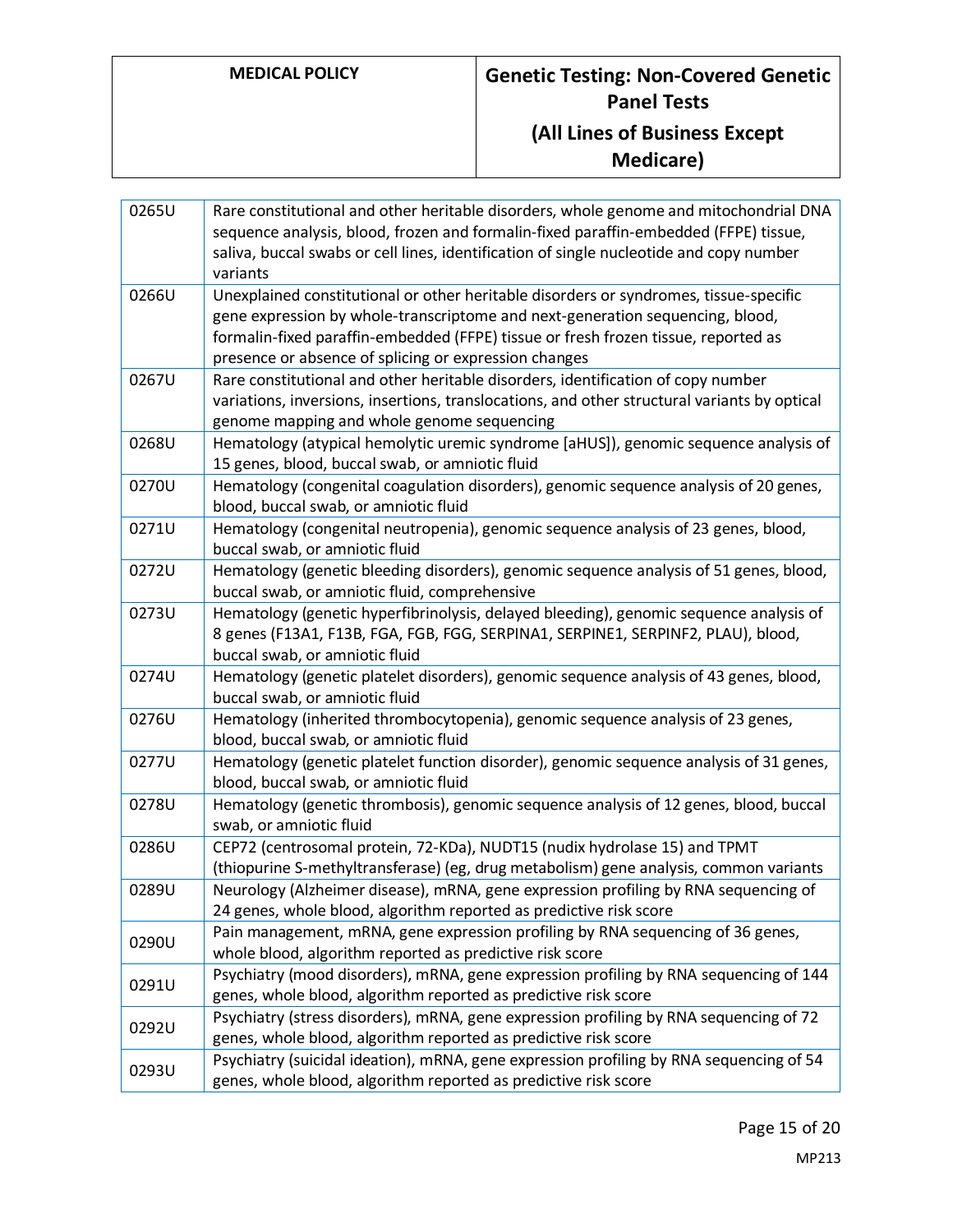| 0294U | Longevity and mortality risk, mRNA, gene expression profiling by RNA sequencing of 18<br>genes, whole blood, algorithm reported as predictive risk score                                                                                                                                                                                              |
|-------|-------------------------------------------------------------------------------------------------------------------------------------------------------------------------------------------------------------------------------------------------------------------------------------------------------------------------------------------------------|
| 0295U | Oncology (breast ductal carcinoma in situ), protein expression profiling by<br>immunohistochemistry of 7 proteins (COX2, FOXA1, HER2, Ki-67, p16, PR, SIAH2), with 4<br>clinicopathologic factors (size, age, margin status, palpability), utilizing formalin-fixed<br>paraffin-embedded (FFPE) tissue, algorithm reported as a recurrence risk score |
| 0296U | Oncology (oral and/or oropharyngeal cancer), gene expression profiling by RNA<br>sequencing at least 20 molecular features (eg, human and/or microbial mRNA), saliva,<br>algorithm reported as positive or negative for signature associated with malignancy                                                                                          |
| 0297U | Oncology (pan tumor), whole genome sequencing of paired malignant and normal DNA<br>specimens, fresh or formalinfixed paraffin-embedded (FFPE) tissue, blood or bone<br>marrow, comparative sequence analyses and variant identification                                                                                                              |
| 0298U | Oncology (pan tumor), whole transcriptome sequencing of paired malignant and normal<br>RNA specimens, fresh or formalin-fixed paraffin-embedded (FFPE) tissue, blood or bone<br>marrow, comparative sequence analyses and expression level and chimeric transcript<br>identification                                                                  |
| 0299U | Oncology (pan tumor), whole genome optical genome mapping of paired malignant and<br>normal DNA specimens, fresh frozen tissue, blood, or bone marrow, comparative<br>structural variant identification                                                                                                                                               |
| 0313U | Oncology (pancreas), DNA and mRNA next-generation sequencing analysis of 74<br>genes and analysis of CEA (CEACAM5) gene expression, pancreatic cyst fluid,<br>algorithm reported as a categorical result (ie, negative, low probability of<br>neoplasia or positive, high probability of neoplasia)                                                   |
| 0315U | Oncology (cutaneous squamous cell carcinoma), mRNA gene expression profiling by RT-<br>PCR of 40 genes (34 content and 6 housekeeping), utilizing formalin-fixed paraffin-<br>embedded (FFPE) tissue, algorithm reported as a categorical risk result (ie, Class 1, Class<br>2A, Class 2B)                                                            |
| 0319U | Nephrology (renal transplant), RNA expression by select transcriptome sequencing,<br>using pretransplant peripheral blood, algorithm reported as a risk score for early acute<br>rejection                                                                                                                                                            |
| 0320U | Nephrology (renal transplant), RNA expression by select transcriptome sequencing,<br>using posttransplant peripheral blood, algorithm reported as a risk score for acute<br>cellular rejection                                                                                                                                                        |
| 0321U | Infectious agent detection by nucleic acid (DNA or RNA), genitourinary pathogens,<br>identification of 20 bacterial and fungal organisms and identification of 16 associated<br>antibiotic-resistance genes, multiplex amplified probe technique                                                                                                      |
| 0300U | Oncology (pan tumor), whole genome sequencing and optical genome mapping of<br>paired malignant and normal DNA specimens, fresh tissue, blood, or bone marrow,<br>comparative sequence analyses and variant identification                                                                                                                            |
| 81504 | Oncology (tissue of origin), microarray gene expression profiling of > 2000 genes,<br>utilizing formalin-fixed paraffin-embedded tissue, algorithm reported as tissue similarity<br>scores                                                                                                                                                            |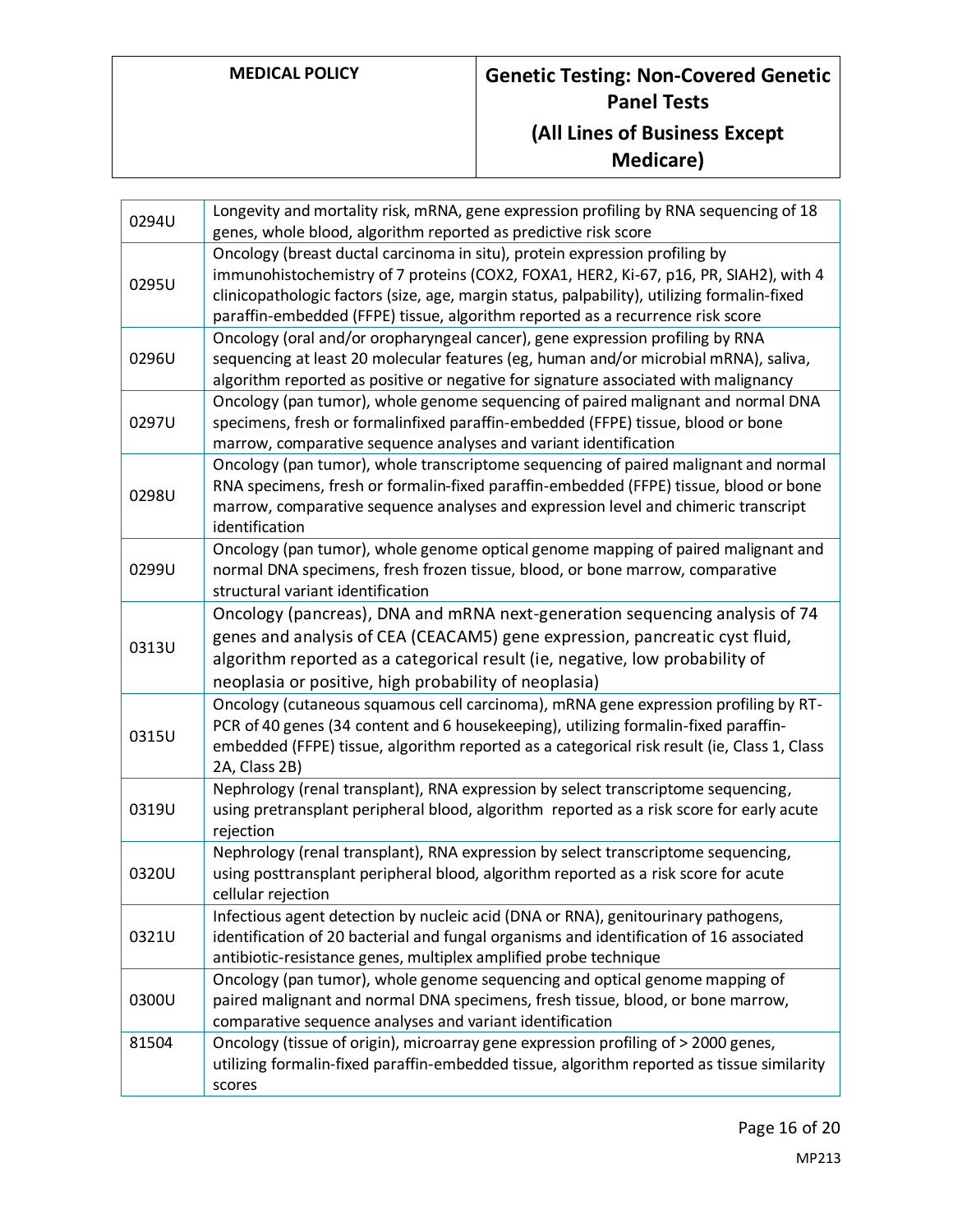| 81525                                                                                           | Oncology (colon), mRNA, gene expression profiling by real-time RT-PCR of 12 genes (7<br>content and 5 housekeeping), utilizing formalin-fixed paraffin-embedded tissue,<br>algorithm reported as a recurrence score                                                                      |  |
|-------------------------------------------------------------------------------------------------|------------------------------------------------------------------------------------------------------------------------------------------------------------------------------------------------------------------------------------------------------------------------------------------|--|
| 81535                                                                                           | Oncology (gynecologic), live tumor cell culture and chemotherapeutic response by DAPI<br>stain and morphology, predictive algorithm reported as a drug response score; first<br>single drug or drug combination                                                                          |  |
| 81536                                                                                           | Oncology (gynecologic), live tumor cell culture and chemotherapeutic response by DAPI<br>stain and morphology, predictive algorithm reported as a drug response score; each<br>additional single drug or drug combination (List separately in addition to code for<br>primary procedure) |  |
| 81538                                                                                           | Oncology (lung), mass spectrometric 8-protein signature, including amyloid A, utilizing<br>serum, prognostic and predictive algorithm reported as good versus poor overall survival                                                                                                      |  |
| <b>Unlisted Codes</b>                                                                           |                                                                                                                                                                                                                                                                                          |  |
| All unlisted codes will be reviewed for medical necessity, correct coding, and pricing at the   |                                                                                                                                                                                                                                                                                          |  |
| claim level. If an unlisted code is billed related to services addressed in this policy then it |                                                                                                                                                                                                                                                                                          |  |
| will be denied as not covered.                                                                  |                                                                                                                                                                                                                                                                                          |  |
| 81479                                                                                           | <b>Unlisted Molecular Pathology</b>                                                                                                                                                                                                                                                      |  |
| 81599                                                                                           | Unlisted multianalyte assay with algorithmic analysis                                                                                                                                                                                                                                    |  |
| 84999                                                                                           | Unlisted chemistry procedure                                                                                                                                                                                                                                                             |  |

# **DESCRIPTION**

Genetic panel tests are genetic tests that may be comprised of as few as three genes to as many as thousands of genes. The advantage of genetic panel tests is that they allow for simultaneous testing of test of multiple genes and/or mutations, potentially improving the scope and efficiency of a patient's genetic evaluation. One major disadvantage of genetic panel tests is that the results may provide information on genetic mutations that are of unclear clinical significance or which would not lead to changes in patient management. These results may potentially cause harm by leading to additional unnecessary interventions and anxiety that would not otherwise be considered based on the patient's clinical presentation and/or family history.

Numerous commercially available genetic panel tests are available for diagnostic, prognostic and management purposes for individuals harboring symptoms of hereditary conditions or oncologic indications. In addition, panel tests have also been marketed for risk assessment and screening purposes in asymptomatic individuals. However, high-quality studies published in peer-reviewed literature have only shown that certain genetic panel tests are valuable when diagnosing conditions, conferring risk or guiding treatment. To date, the majority of genetic panel tests have not been well studied. This policy lists a number of genetic panel tests where there is insufficient evidence in published peerreviewed literature to indicate that they consistently lead to improved diagnostic rates and/or health outcomes. These tests are considered investigational.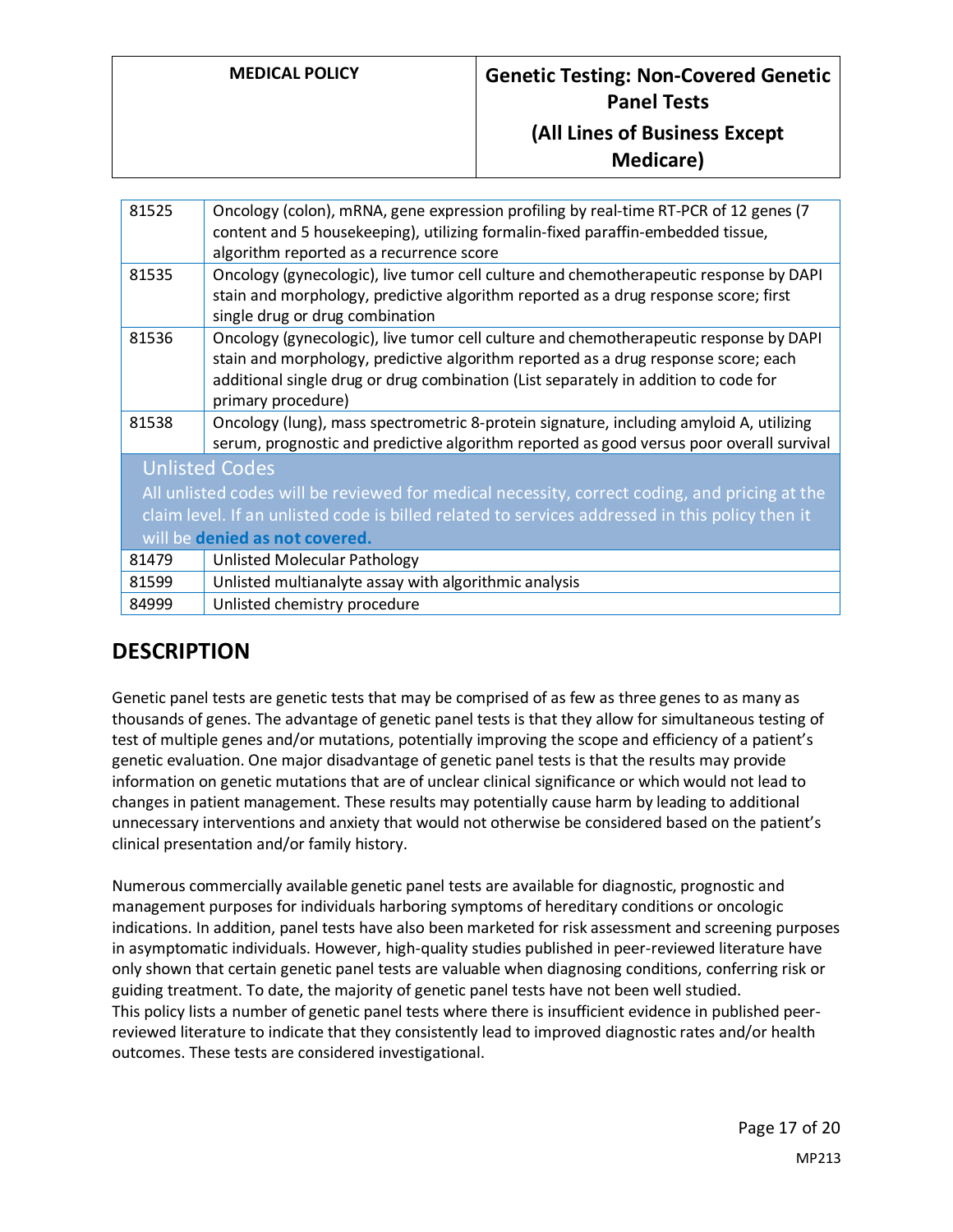## **REVIEW OF EVIDENCE**

The panels addressed in this policy underwent a focused review using the GeneReviews, ECRI, Hayes, and NIH Genetic and Rare Diseases (GARD) databases as well as information extracted from the testing laboratory's website as of July of 2021.

The main criterion for inclusion in this policy was the limited evidence of clinical utility for every gene or test component of a specific genetic panel test. (Please see Policy Guidelines section above for definition of clinical utility.)

# **CLINICAL PRACTICE GUIDELINES**

#### American Society of Clinical Oncology (ASCO)

The 2015 update of a policy statement on genetic and genomic testing for cancer susceptibility from the American Society of Clinical Oncology (ASCO) addressed multigene panel testing and stated the following: $1$ 

"ASCO recognizes that concurrent multigene testing (ie, panel testing) *may be efficient* in circumstances that require evaluation of multiple high-penetrance genes of established clinical utility as possible explanations for a patient's personal or family history of cancer. Depending on the specific genes included on the panel employed, panel testing may also identify mutations in genes associated with moderate or low cancer risks and mutations in high-penetrance genes that would not have been evaluated on the basis of the presenting personal or family history. Multigene panel testing will also identify variants of uncertain significance (VUSs) in a substantial proportion of patient cases, simply as a result of the multiplicity of genes tested. ASCO affirms that it is sufficient for cancer risk assessment to evaluate genes of established clinical utility that are suggested by the patient's personal and/or family history. Because of the current uncertainties and knowledge gaps, providers with particular expertise in cancer risk assessment should be involved in the ordering and interpretation of multigene panels that include genes of uncertain clinical utility and genes not suggested by the patient's personal and/or family history…"

In addition, ASCO stated:

"So far, there is little consensus as to which genes should be included on panels offered for cancer susceptibility testing- this heterogeneity presents a number of challenges. All panels include highpenetrance genes that are known to cause autosomal-dominant predisposition syndromes, but often include genes that are not necessarily linked to the disease for which the testing is being offered. There is uncertainty regarding the appropriate risk estimates and management strategies for families with unexpected mutations in high-penetrance genes when there is no evidence of the associated syndrome. Clinical utility remains the fundamental issue with respect to testing for mutations in moderate penetrance genes. It is not yet clear whether clinical management should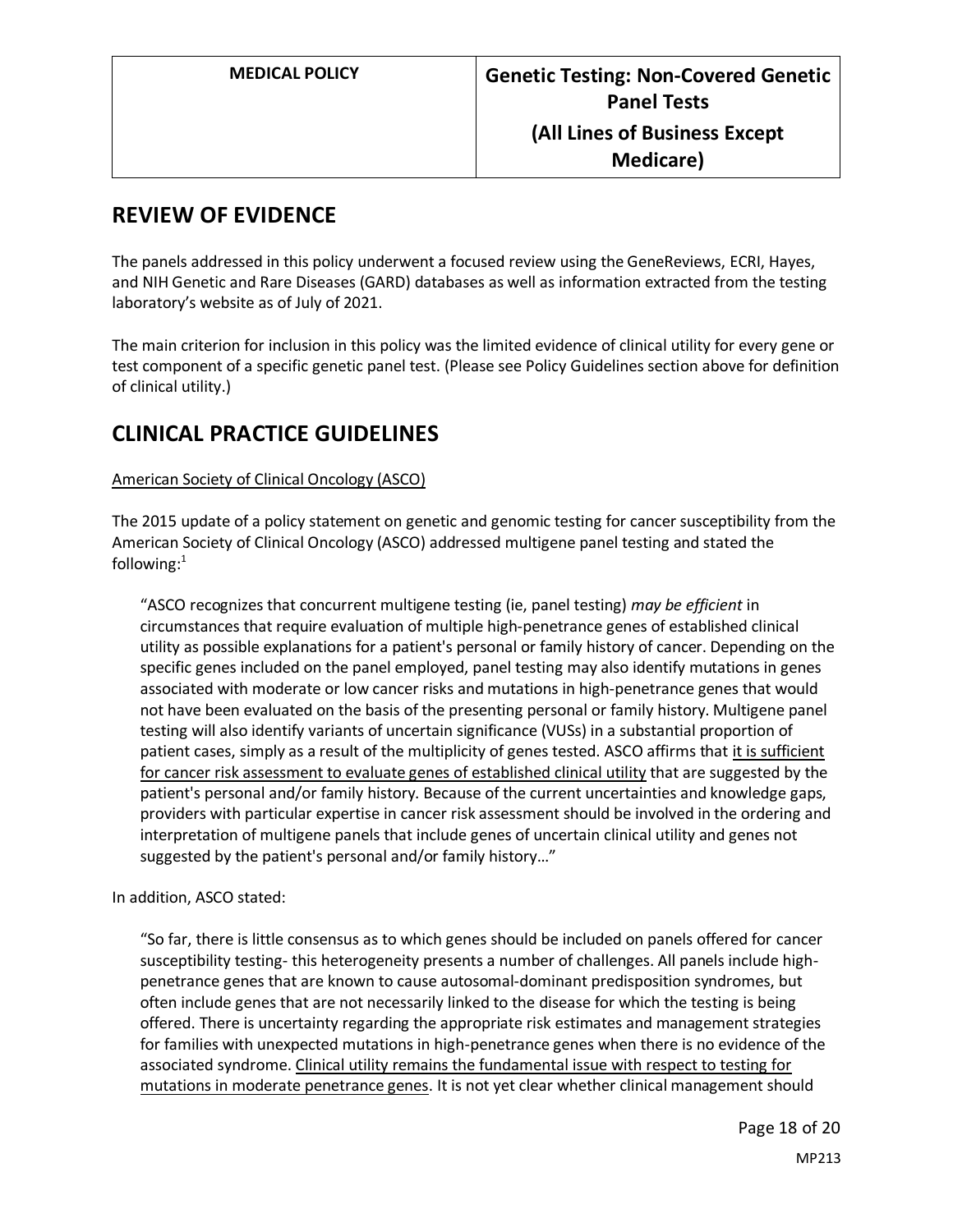change based on the presence or absence of a mutation. There is insufficient evidence at the present time to conclusively demonstrate the clinical utility of testing for moderate-penetrance mutations, and no guidelines exist to assist oncology providers.

… [A] substantial proportion of tests identify [variants of uncertain significance] VUS in one or more genes. VUSs are alterations in the genetic code that may or may not affect the function of the protein. VUSs are more common in broad-panel testing both because of the number of genes tested and because of the limited understanding of the range of normal variation in some of these genes. It is usually inappropriate to change the clinical management of a patient based on the finding of a VUS. Unfortunately, there is some evidence that clinicians may overinterpret VUSs and make recommendations that should be reserved for individuals with clearly deleterious mutations."

## <span id="page-18-0"></span>**POLICY SUMMARY**

There is insufficient evidence that the genetic panels listed in this policy have proven clinical utility. Specifically, there is insufficient evidence that all genes and/or components in a given genetic panel test have proven to provide actionable risk, diagnostic or prognostic information, or information impacting medical management, that has led to improved health outcomes.

# **INSTRUCTIONS FOR USE**

Company Medical Policies serve as guidance for the administration of plan benefits. Medical policies do not constitute medical advice nor a guarantee of coverage. Company Medical Policies are reviewed annually and are based upon published, peer-reviewed scientific evidence and evidence-based clinical practice guidelines that are available as of the last policy update. The Companies reserve the right to determine the application of Medical Policies and make revisions to Medical Policies at any time. Providers will be given at least 60-days' notice of policy changes that are restrictive in nature.

The scope and availability of all plan benefits are determined in accordance with the applicable coverage agreement. Any conflict or variance between the terms of the coverage agreement and Company Medical Policy will be resolved in favor of the coverage agreement.

### **REGULATORY STATUS**

#### General Principles of Genetic Testing

Due to the high complexity of genetic panel tests and their interpretation, tests must be Food and Drug Administration (FDA)-approved and/or performed in a Clinical Laboratory Improvement Amendments (CLIA)-accredited laboratory. Furthermore, the laboratory offering a panel test must have scientifically validated the panel test for the indication for which the panel has been developed and is being requested.